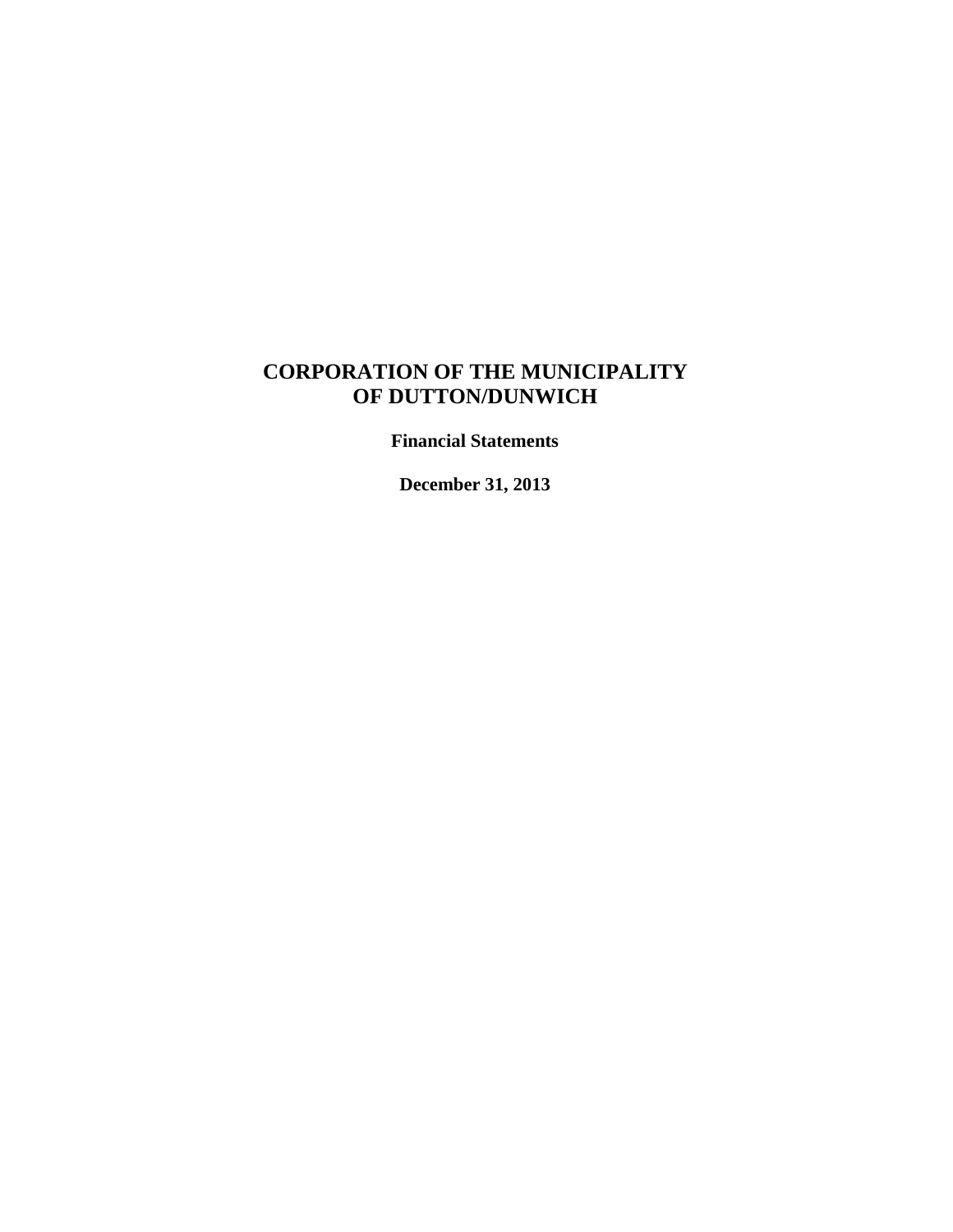# **Financial Statements**

# **For the Year Ended December 31, 2013**

| <b>Table of Contents</b>                               | <b>PAGE</b>    |
|--------------------------------------------------------|----------------|
| <b>Independent Auditors' Report</b>                    |                |
| <b>Statement of Financial Position</b>                 | $\overline{2}$ |
| <b>Statement of Operations and Accumulated Surplus</b> | 3              |
| Statement of Change in Net Debt                        | 4              |
| <b>Statement of Cash Flows</b>                         | 5              |
| Notes to the Financial Statements                      | $6 - 17$       |
| Schedule of Segment Disclosure                         | $18 - 19$      |
| Schedule of Tangible Capital Assets                    | $20 - 21$      |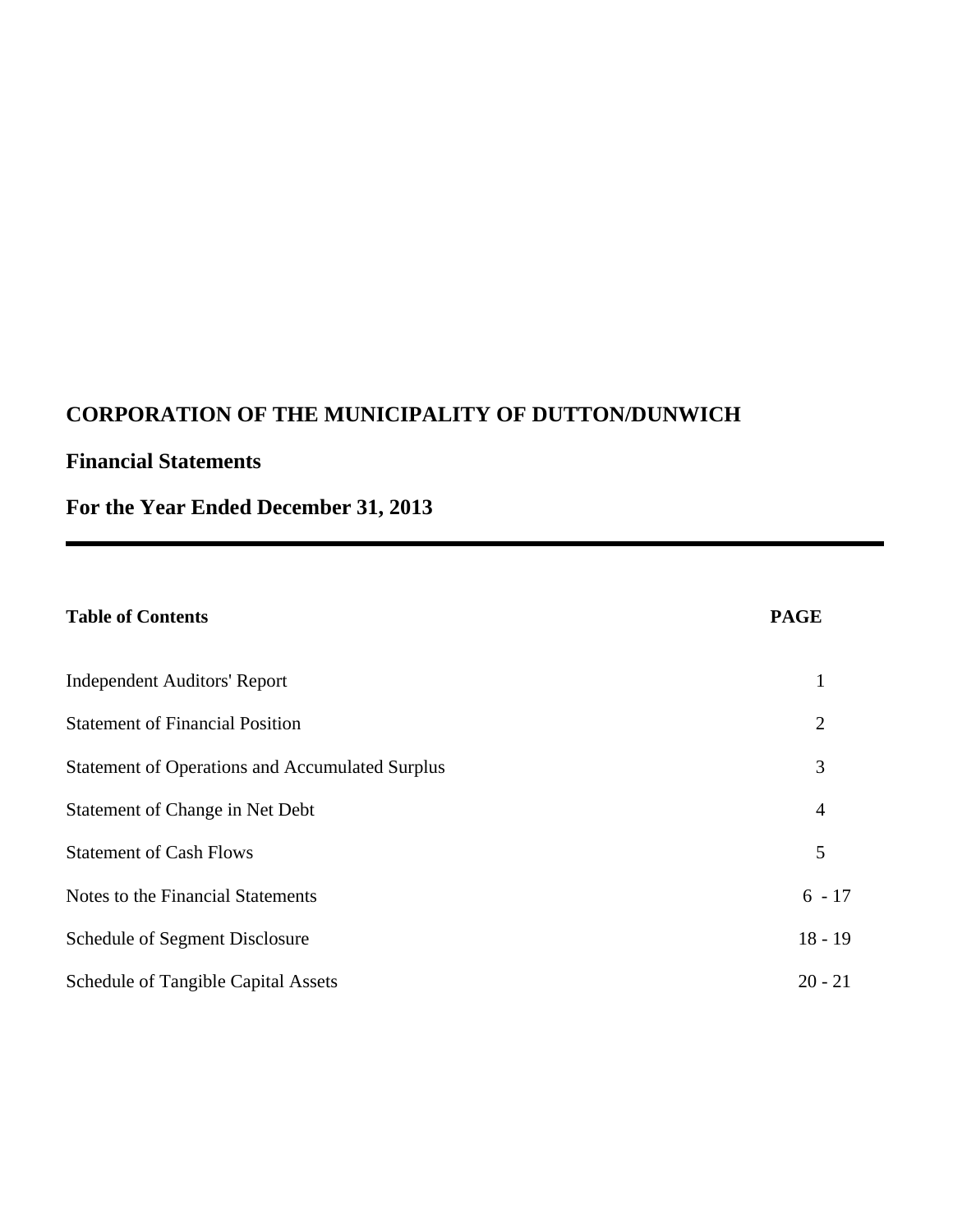

P. 519-633-0700 · F. 519-633-7009 450 Sunset Drive, St. Thomas, ON N5R 5V1

P. 519-773-9265 · F. 519-773-9683 25 John Street South, Aylmer, ON N5H 2C1

www.grahamscottenns.com

#### **INDEPENDENT AUDITORS' REPORT**

#### To the Members of Council, Inhabitants and Ratepayers of the **CORPORATION OF THE MUNICIPALITY OF DUTTON/DUNWICH**:

#### **Report on the Financial Statements**

We have audited the accompanying financial statements of the **CORPORATION OF THE MUNICIPALITY OF DUTTON/DUNWICH**, which comprise the statement of financial position as at December 31, 2013, and the statements of operations and accumulated surplus, changes in net debt, and cash flows for the year then ended, and a summary of significant accounting policies and other explanatory information.

#### **Management's Responsibility for the Financial Statements**

Management is responsible for the preparation and fair presentation of these financial statements in accordance with Canadian accounting standards for public sector entities and for such internal control as management determines is necessary to enable the preparation of financial statements that are free from material misstatement, whether due to fraud or error.

#### **Auditors' Responsibility**

Our responsibility is to express an opinion on these financial statements based on our audit. We conducted our audit in accordance with Canadian generally accepted auditing standards. Those standards require that we comply with ethical requirements and plan and perform the audit to obtain reasonable assurance whether the financial statements are free of material misstatement.

An audit involves performing procedures to obtain audit evidence about the amounts and disclosures in the financial statements. The procedures selected depend on the auditor's judgment, including the assessment of the risks of material misstatement of the consolidated financial statements, whether due to fraud or error. In making those risk assessments, the auditor considers internal control relevant to the entity's preparation and fair presentation of the financial statements in order to design audit procedures that are appropriate in the circumstances, but not for the purpose of expressing an opinion on the effectiveness of the entity's internal control. An audit also includes evaluating the appropriateness of accounting policies used and the reasonableness of accounting estimates made by management, as well as evaluating the overall presentation of the financial statements.

We believe that the audit evidence we have obtained is sufficient and appropriate to provide a basis for our audit opinion.

#### **Opinion**

In our opinion, the financial statements present fairly, in all material respects, the statement of financial position of the **CORPORATION OF THE MUNICIPALITY OF DUTTON/DUNWICH** as at December 31, 2013, and the statements of operations and accumulated surplus, changes in net debt, and cash flows for the year then ended in accordance with Canadian accounting standards for public sector entities.

**St. Thomas, Ontario** *Graham Scott Enns LLP*

**July 9, 2014 CHARTERED PROFESSIONAL ACCOUNTANTS Licensed Public Accountants**

-1-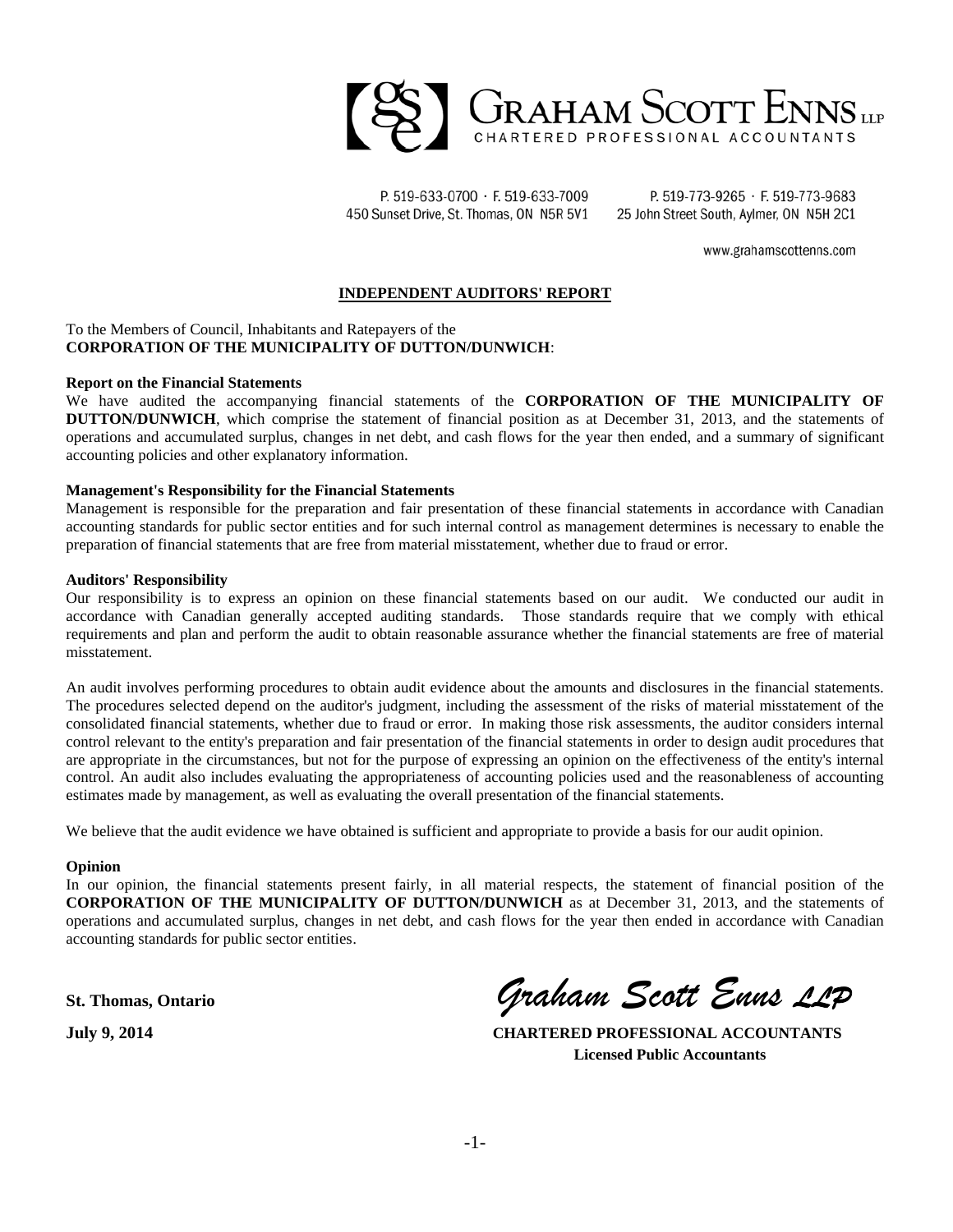# **Statement of Financial Position As at December 31, 2013**

|                                                      | 2013<br>$\sqrt{\frac{2}{5}}$ | 2012<br>$\sqrt$ |
|------------------------------------------------------|------------------------------|-----------------|
| <b>FINANCIAL ASSETS</b>                              |                              |                 |
| Cash                                                 | 14,836                       | 6,371           |
| Taxes receivable                                     | 624,674                      | 594,205         |
| Accounts receivable                                  | 414,802                      | 556,688         |
| <b>Total financial assets</b>                        | <u>1,054,312</u>             | 1,157,264       |
| <b>LIABILITIES</b>                                   |                              |                 |
| Temporary bank advances                              |                              | 1,630,972       |
| Deferred revenue - obligatory reserve funds (Note 4) | 362,907                      | 69,578          |
| Accounts payable and accrued liabilities             | 506,572                      | 278,818         |
| Landfill closure and post-closure liability (Note 3) | 30,293                       | 29,264          |
| Net long-term liabilities (Note 5)                   | 3,309,936                    | 2,366,963       |
| <b>Total liabilities</b>                             | <u>4,209,708</u>             | 4,375,595       |
| <b>NET FINANCIAL DEBT</b>                            | (3,155,396)                  | (3,218,331)     |
| <b>NON-FINANCIAL ASSETS</b>                          |                              |                 |
| Tangible capital assets (Note 2)                     | 29,484,363                   | 29,692,531      |
| Prepaid expenses                                     | 31,316                       | 19,910          |
| <b>Total non-financial assets</b>                    | <u>29,515,679</u>            | 29,712,441      |
| <b>ACCUMULATED SURPLUS (NOTE 6)</b>                  | 26,360,283                   | 26,494,110      |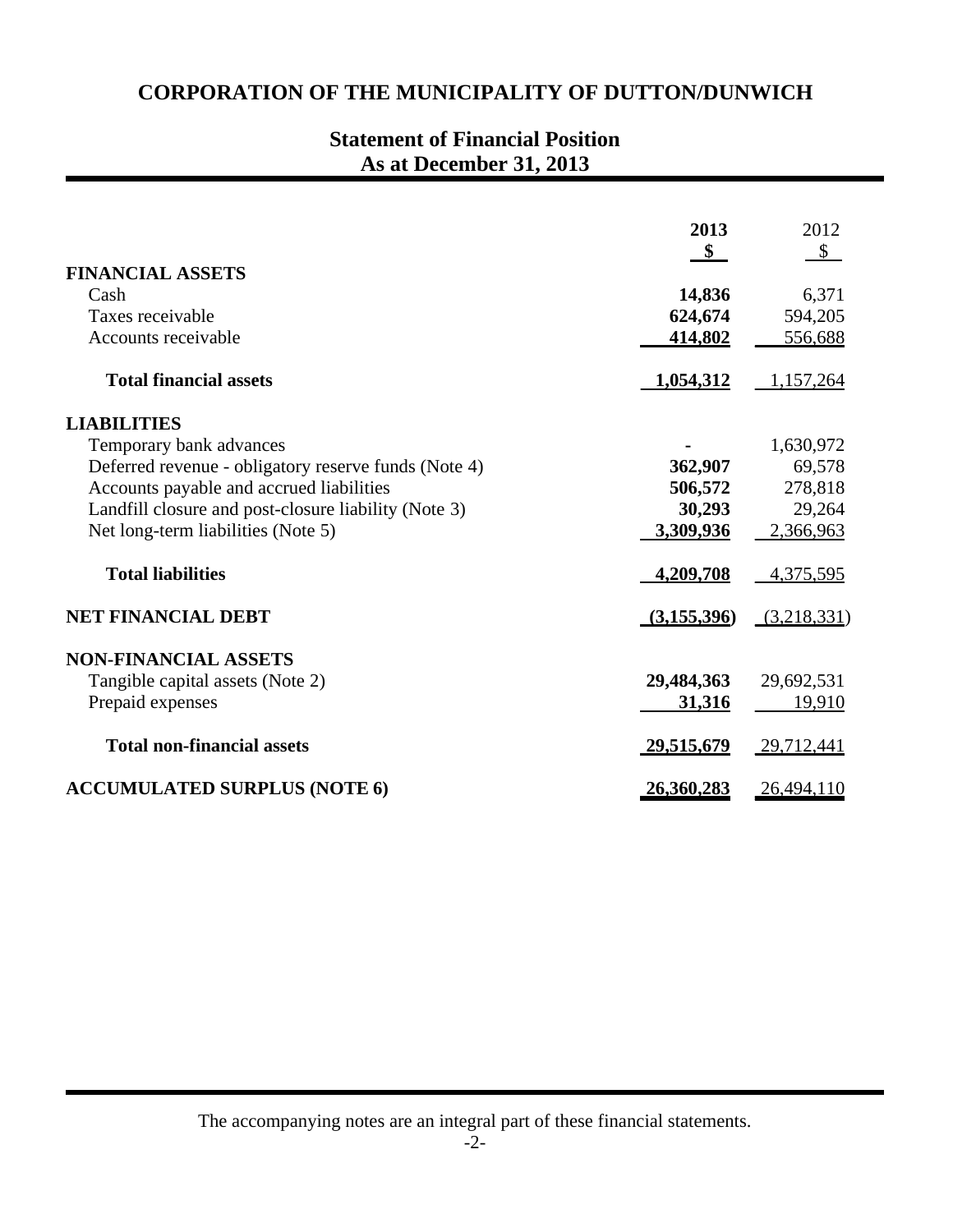| <b>REVENUES</b>                                         | (Note 12)<br><b>Budget</b><br>2013<br>$\mathbb{S}$ | <b>Actual</b><br>2013<br>$\mathbf{\$}$ | Actual<br>2012<br>$\mathbb{S}$ |
|---------------------------------------------------------|----------------------------------------------------|----------------------------------------|--------------------------------|
|                                                         |                                                    |                                        |                                |
| Property taxation<br>Taxation from other governments    | 2,418,171<br>105,472                               | 2,448,392<br>98,433                    | 2,270,975<br>168,066           |
| User charges                                            | 1,830,181                                          | 1,751,753                              | 1,718,757                      |
| Local improvement levies                                | 294,529                                            | 280,325                                | 433,310                        |
| Government transfers:                                   |                                                    |                                        |                                |
| Federal                                                 | 233,340                                            | 96,002                                 | 226,150                        |
| Provincial                                              | 1,610,500                                          | 1,232,384                              | 1,330,139                      |
| Other municipalities                                    | 591,889                                            | 676,134                                | 677,448                        |
| Penalties and interest on taxes                         | 79,000                                             | 82,268                                 | 79,893                         |
| Other                                                   | 36,500                                             | 24,814                                 | 93,043                         |
| Gain on disposal of tangible capital assets             |                                                    | 8,000                                  | 603                            |
|                                                         |                                                    |                                        |                                |
| <b>Total revenues</b>                                   | <u>7,199,582</u>                                   | 6,698,505                              | 6,998,384                      |
| <b>EXPENSES</b>                                         |                                                    |                                        |                                |
| General government                                      | 1,094,191                                          | 1,090,460                              | 1,013,123                      |
| Fire and police protection                              | 728,447                                            | 747,035                                | 697,845                        |
| Other protective services                               | 266,257                                            | 248,297                                | 270,933                        |
| Transportation services                                 | 1,476,725                                          | 2,057,442                              | 2,049,740                      |
| Waterworks and sewer                                    | 1,138,646                                          | 1,369,511                              | 1,385,423                      |
| Garbage collection and disposal                         | 307,131                                            | 306,087                                | 310,701                        |
| Health services                                         | 292,849                                            | 308,216                                | 239,754                        |
| Recreation and cultural services                        | 427,812                                            | 482,218                                | 419,889                        |
| Planning and zoning                                     | 43,130                                             | 43,504                                 | 64,680                         |
| Agriculture                                             | 85,598                                             | 179,562                                | 281,117                        |
| Total expenses (Note 13)                                | 5,860,786                                          | 6,832,332                              | 6,733,205                      |
| <b>ANNUAL SURPLUS (DEFICIT)</b>                         | 1,338,796                                          | (133, 827)                             | 265,179                        |
| <b>ACCUMULATED SURPLUS, BEGINNING</b><br><b>OF YEAR</b> | <u>26,494,110</u>                                  | 26,494,110                             | 26,228,931                     |
| <b>ACCUMULATED SURPLUS, END</b><br>OF YEAR (NOTE 6)     | 27,832,906                                         | 26,360,283                             | <u>26,494,110</u>              |

# **Statement of Operations and Accumulated Surplus For the Year Ended December 31, 2013**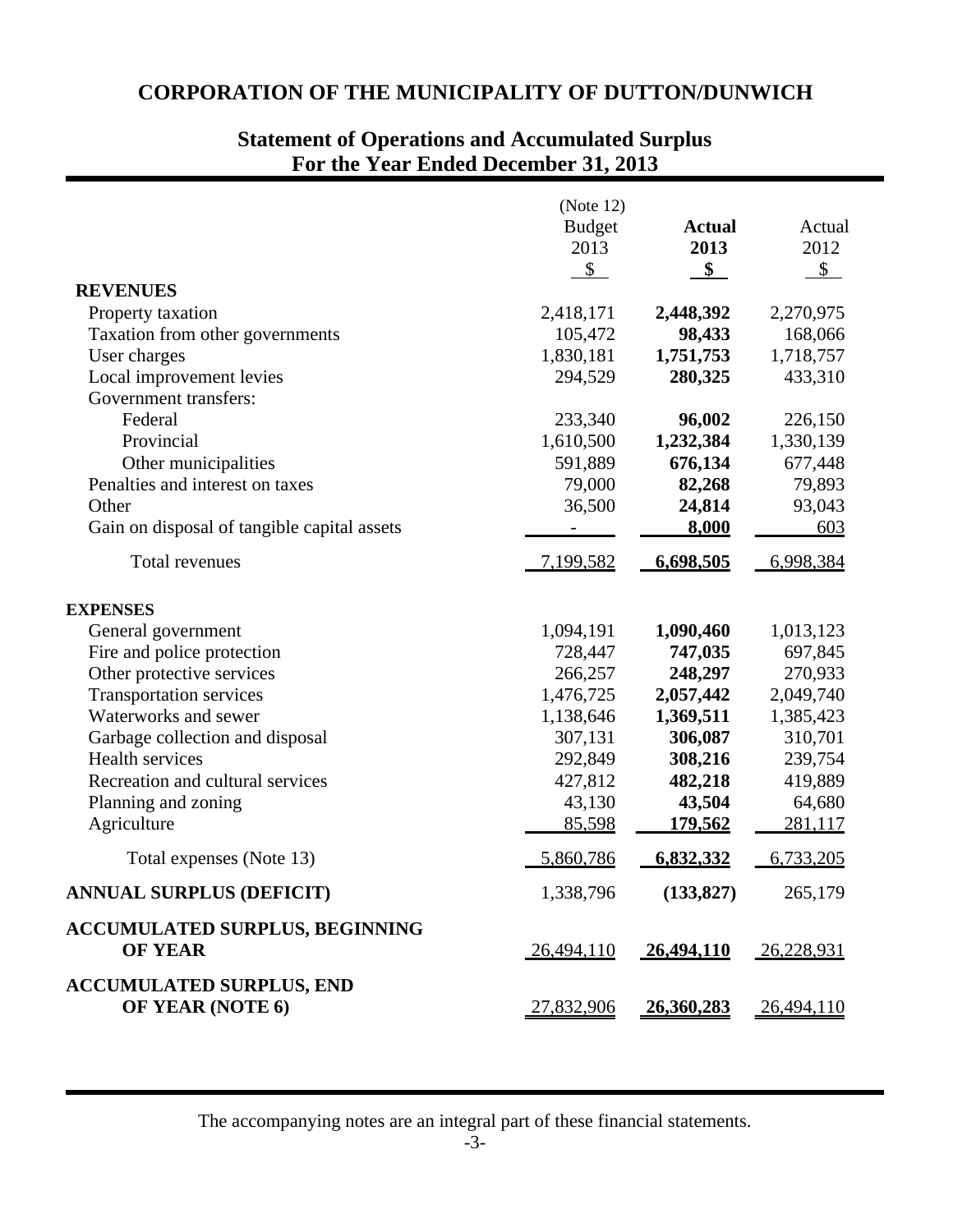# **Statement of Change in Net Debt For the Year Ended December 31, 2013**

|                                                                                                                                                                                                                     | 2013<br>\$                                             | 2012<br>$\mathcal{S}$                              |
|---------------------------------------------------------------------------------------------------------------------------------------------------------------------------------------------------------------------|--------------------------------------------------------|----------------------------------------------------|
| <b>ANNUAL SURPLUS (DEFICIT)</b>                                                                                                                                                                                     | (133, 827)                                             | 265,179                                            |
| Acquisition of tangible capital assets<br>Amortization of tangible capital assets<br>Proceeds on disposal of tangible capital assets<br>Change in prepaid expenses<br>(Gain) on disposal of tangible capital assets | (625, 972)<br>834,140<br>8,000<br>(11, 406)<br>(8,000) | (645, 447)<br>791,359<br>2,500<br>(7,645)<br>(603) |
| DECREASE IN NET FINANCIAL DEBT                                                                                                                                                                                      | 62,935                                                 | 405,343                                            |
| NET FINANCIAL DEBT, BEGINNING OF YEAR                                                                                                                                                                               | (3,218,331)                                            | (3,623,674)                                        |
| NET FINANCIAL DEBT, END OF YEAR                                                                                                                                                                                     | (3, 155, 396)                                          | (3,218,331)                                        |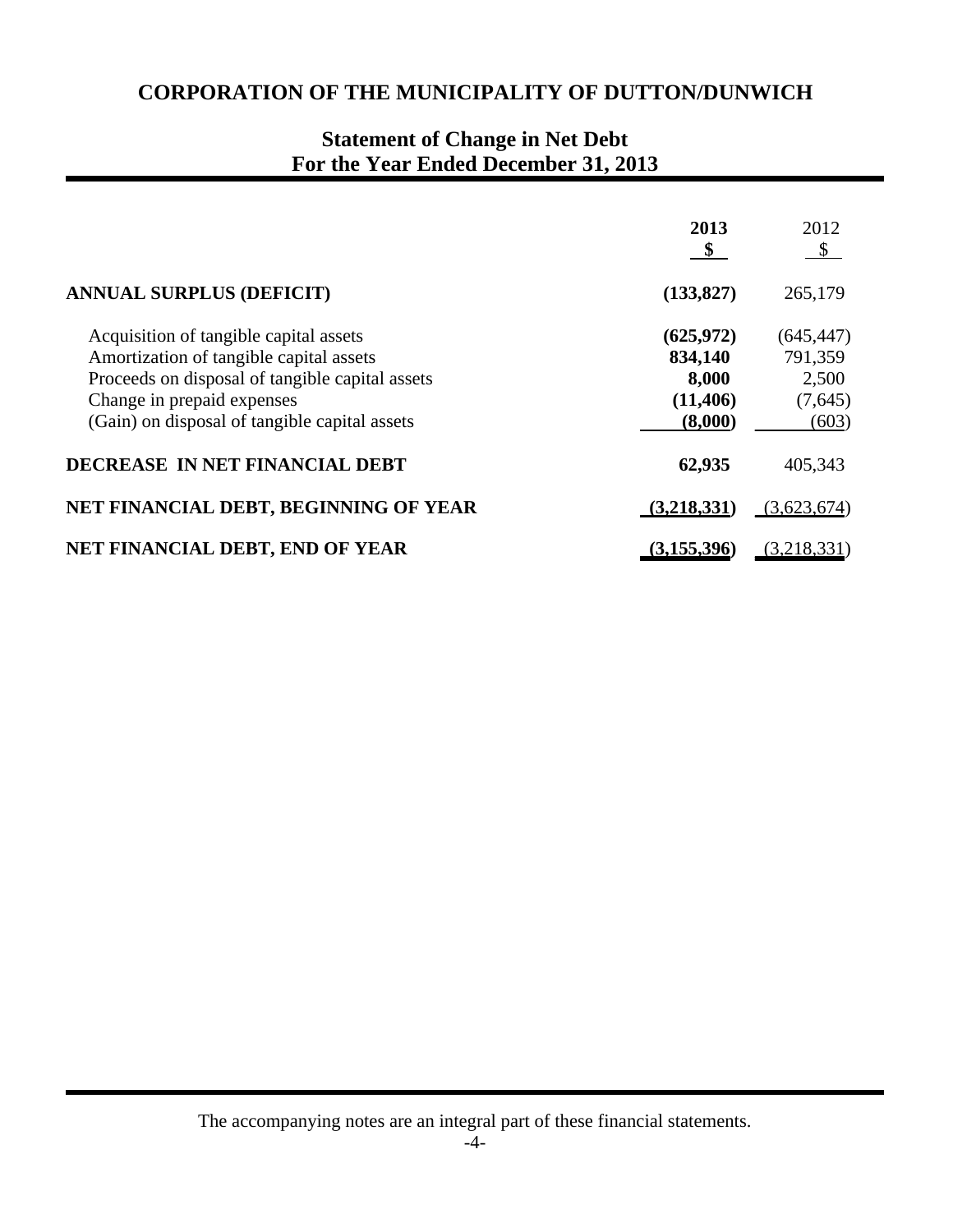# **Statement of Cash Flows For the Year Ended December 31, 2013**

|                                                   | 2013<br>\$   | 2012<br>$\mathbb{S}$ |
|---------------------------------------------------|--------------|----------------------|
| <b>OPERATING ACTIVITIES</b>                       |              |                      |
| Annual surplus (deficit)                          | (133, 827)   | 265,179              |
| Add (deduct) items not involving cash:            |              |                      |
| Amortization of tangible capital assets           | 834,140      | 791,359              |
| Landfill closure and post-closure liability       | 1,029        | 994                  |
| Gain on disposal of tangible capital assets       | (8,000)      | (603)                |
|                                                   | 693,342      | 1,056,929            |
| Change in non-cash assets and liabilities related |              |                      |
| to operations (Note 13 [b])                       | 621,094      | 256,749              |
| Cash provided by operating activities             | 1,314,436    | 1,313,678            |
| <b>CAPITAL ACTIVITIES</b>                         |              |                      |
| Acquisition of tangible capital assets            | (625, 972)   | (645, 447)           |
| Proceeds on disposal of tangible capital assets   | <u>8,000</u> | 2,500                |
| Cash (used in) capital activities                 | (617,972)    | (642, 947)           |
| <b>FINANCING ACTIVITIES</b>                       |              |                      |
| Proceeds from long-term debt issued               | 1,384,707    | 344,494              |
| Long-term debt repayments                         | (441, 734)   | (362, 287)           |
| Cash provided by (used in) financing activities   | 942,973      | (17,793)             |
| <b>NET CHANGE IN CASH</b>                         | 1,639,437    | 652,938              |
| <b>BANK INDEBTEDNESS, BEGINNING OF YEAR</b>       | (1,624,601)  | (2,277,539)          |
| CASH (BANK INDEBTEDNESS), END OF YEAR             | 14,836       | (1,624,601)          |
| CASH (BANK INDEBTEDNESS) REPRESENTED BY:          |              |                      |
| Cash                                              | 14,836       | 6,371                |
| Temporary bank advances                           |              | (1,630,972)          |
|                                                   | 14,836       | (1,624,601)          |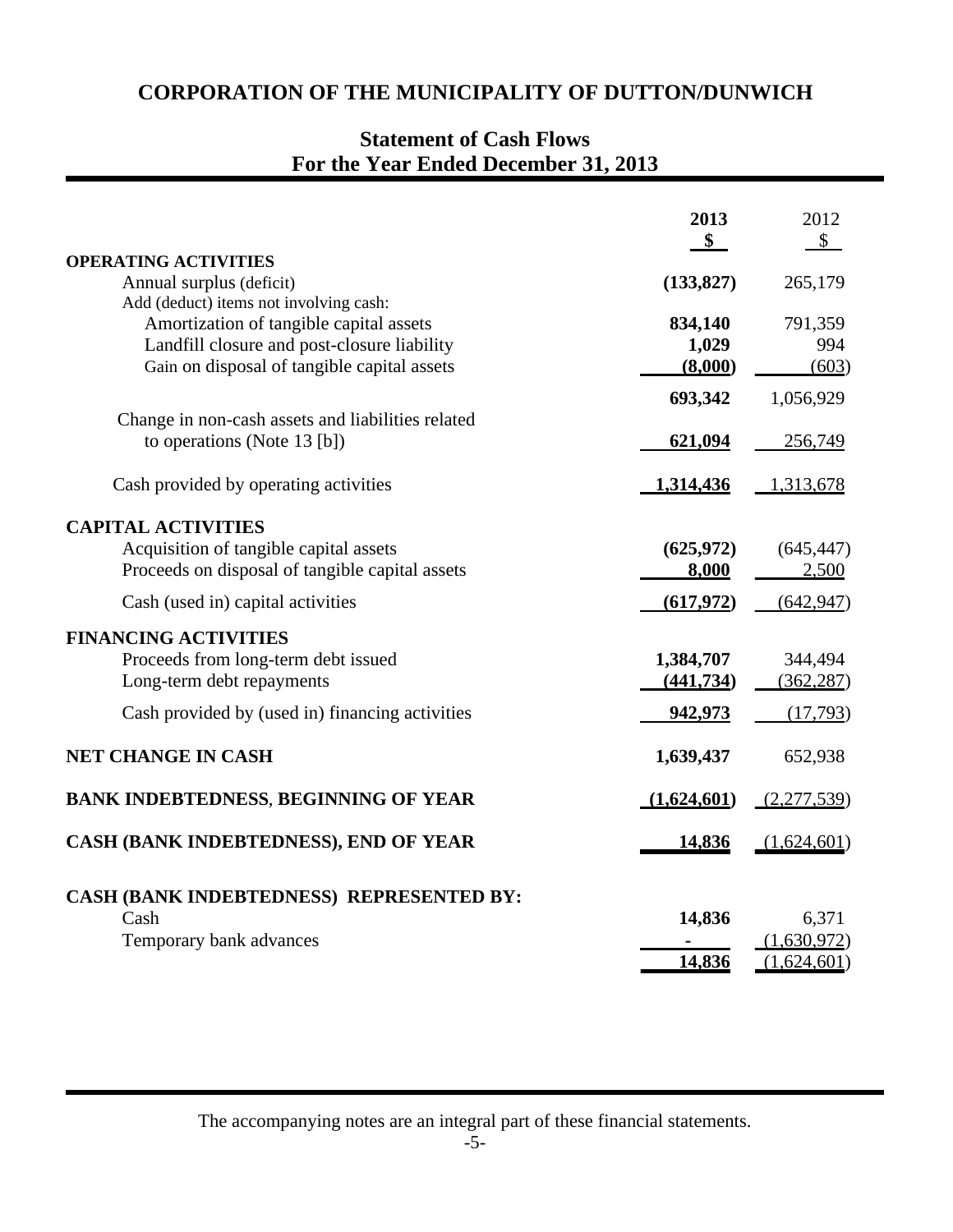### **Notes to the Financial Statements For the Year Ended December 31, 2013**

The Corporation of the Municipality of Dutton/Dunwich (the "Municipality") is a lower tier municipality in the Province of Ontario. It conducts its operations guided by the provisions of provincial statutes such as the Municipal Act, Municipal Affairs Act and related legislation.

### **1. SUMMARY OF SIGNIFICANT ACCOUNTING POLICIES**

The financial statements of the Municipality are prepared by management in accordance with Canadian generally accepted accounting principles for local governments as recommended by the Public Sector Accounting Board of the Canadian Institute of Chartered Accountants. Significant aspects of the accounting policies adopted by the Municipality are as follows:

#### **Reporting Entity**

The financial statements reflect the assets, liabilities, revenues, expenses of the reporting entity. The reporting entity is comprised of all organizations, committees and local boards accountable for the administration of their financial affairs and resources to the Municipality and which are owned or controlled by the Municipality.

#### **Consolidated Entities**

There are no organizations or local boards that are consolidated in these financial statements.

### **Proportionate Consolidation**

There are no organizations or local boards that are proportionately consolidated in these financial statements.

### **Trust Funds**

Trust funds and their related operations administered by the Municipality are not included in the financial statements. Trust funds administered are reported in note 10.

#### **Basis of Accounting**

The financial statements are prepared using the accrual basis of accounting. The accrual basis of accounting records revenue as it is earned and measurable. Expenses are recognized as they are incurred and measurable based upon receipt of goods or services and/or the creation of a legal obligation to pay.

### **Accounting for County and School Board Transactions**

Although the Municipality collects taxation on behalf of the County of Elgin and the School Boards, the taxation, other revenues, expenses, assets and liabilities with respect to the operations of the County and the school boards are not reflected in these financial statements.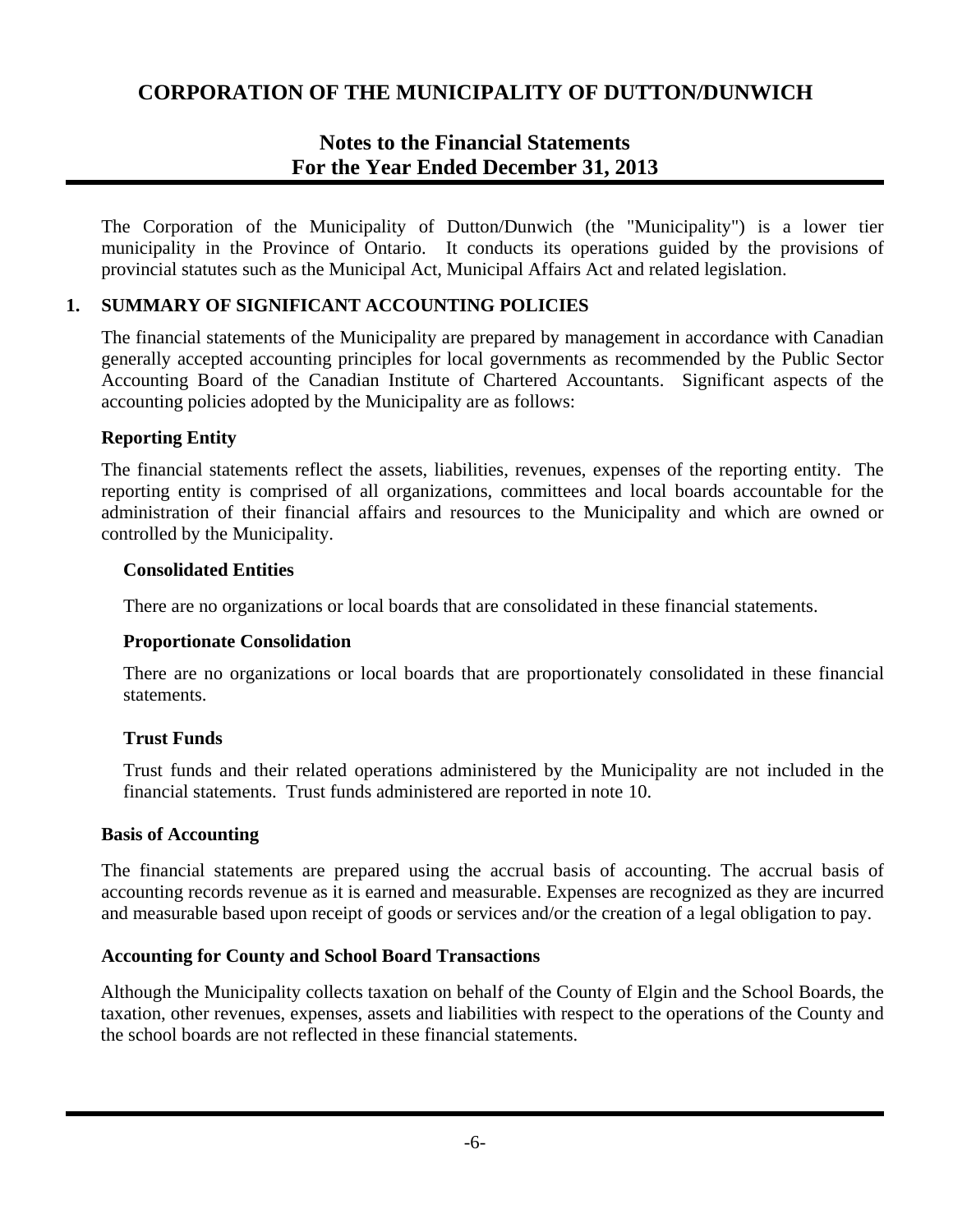### **Notes to the Financial Statements For the Year Ended December 31, 2013**

### **1. SUMMARY OF SIGNIFICANT ACCOUNTING POLICIES (CONTINUED)**

#### **Non-Financial Assets**

Non-financial assets are not available to discharge existing liabilities and are held for use in the provision of services. They have useful lives extending beyond the current year and are not intended for sale in the ordinary course of operations. The change in non-financial assets during the year, together with the excess of revenues over expenses, provides the Change in Net Debt for the year.

#### i) Tangible capital assets

Tangible capital assets are recorded at cost which includes all amounts that are directly attributable to acquisition, construction, development or betterment of the asset. The cost, less residual value, of the tangible capital assets are amortized on a straight-line basis over their estimated useful lives as follows:

| <b>Buildings</b>            | $20 - 60$ years |
|-----------------------------|-----------------|
| Equipment                   | $5 - 15$ years  |
| Vehicles                    | $10 - 15$ years |
| Transportation              | $15 - 30$ years |
| <b>Bridges</b>              | 25 - 75 years   |
| Water system infrastructure | 100 years       |
| Wastewater infrastructure   | 80 years        |

Amortization is recorded on a straight-line basis over the estimated useful lives of the asset commencing the year the asset is available for productive use. Half the normal rate of amortization is recorded in the initial year of productive use.

ii) Contributions of tangible capital assets

Tangible capital assets received as contributions are recorded at their fair value at the date of receipt and also are recorded as revenue.

#### iii) Inventories

Inventories held for consumption are recorded at the lower of cost and replacement cost.

iv) Works of art and cultural and historic assets

Works of art and cultural and historic assets are not recorded as assets in these financial statements.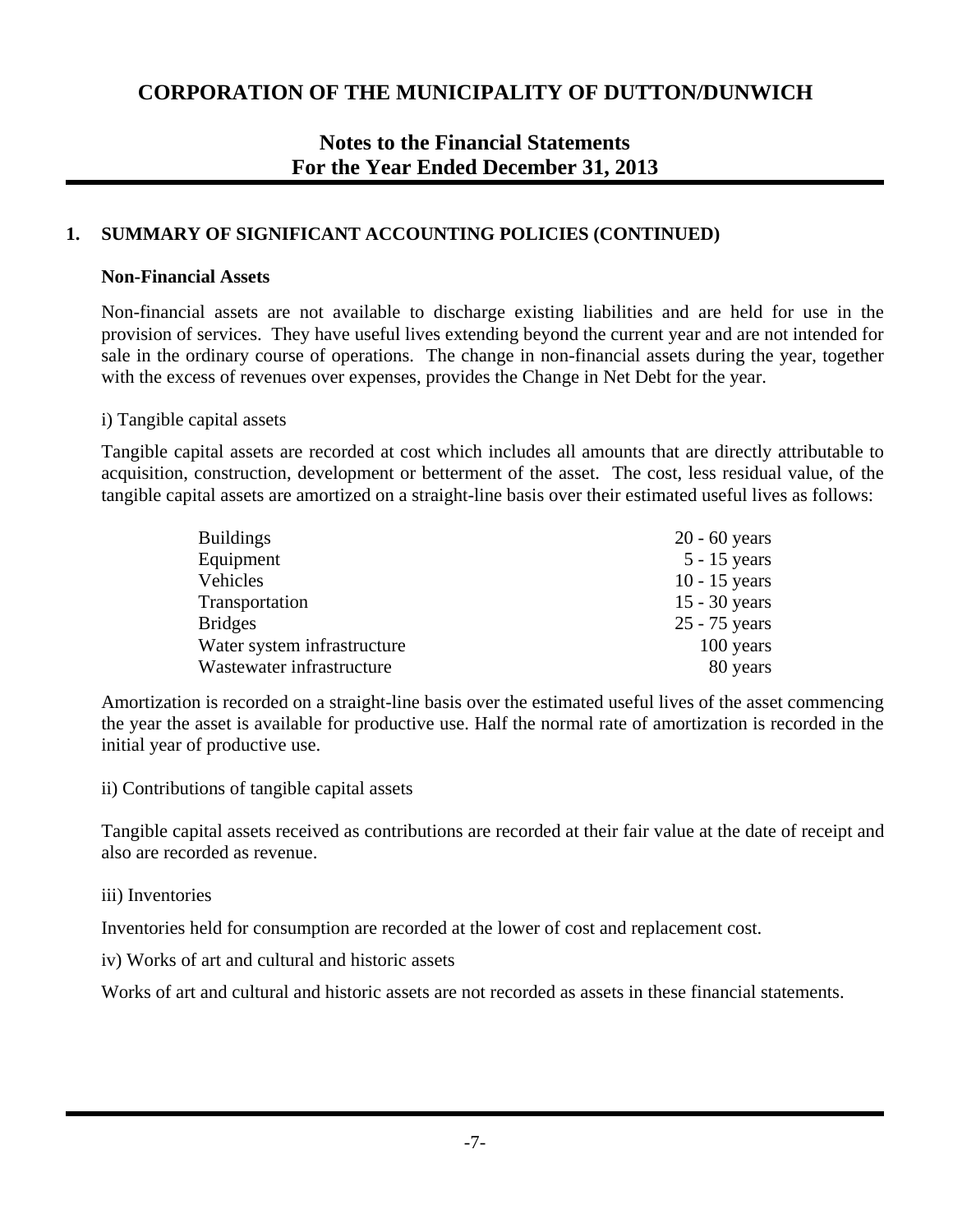### **Notes to the Financial Statements For the Year Ended December 31, 2013**

### **1. SUMMARY OF SIGNIFICANT ACCOUNTING POLICIES (CONTINUED)**

#### **Deferred Revenue**

Government transfers, contributions and other amounts are received from third parties pursuant to legislation, regulation or agreement and may only be used in the conduct of certain programs, in the completion of specific work. In addition, certain user charges and fees which have been collected but for which the related services have yet to be performed. Revenue is recognized in the period when the related expense is incurred and services preformed.

#### **Solid Waste Landfill Closure and Post-Closure Liability**

Landfill closure and post-closure care requirements have been defined in accordance with industry standards and include covering and landscaping of the landfill, pumping of ground water and leachates from the site, and ongoing environmental monitoring, site inspection and maintenance. The Municipality discounts these future cash flows for closure and post-closure care activities at the Municipality's average long-term borrowing rate.

#### **Government Transfers**

Government transfers are recognized in the financial statements as revenues in the period in which events giving rise to the transfer occur, providing the transfers are authorized, any eligibility criteria have been met including performance and return requirements, and reasonable estimates of the amounts can be determined. Any amount received but restricted is recorded as deferred revenue in accordance with Section 3100 of the Public Sector Accounting Handbook and recognized as revenue in the period in which the resources are used for the purpose specified.

In addition, the Municipality periodically receives senior government capital funding in the form of infrastructure grants and receives ongoing funding from the federal government as a result of an allocation of the gas tax funds.

#### **Employee Benefit Plans**

The Municipality accounts for its participation in the Ontario Municipal Employees Retirement System (OMERS), a multi-employer public sector pension fund, as a defined contribution plan. The OMERS plan specifies the retirement benefits to be received by the employees based on the length of service and pay rates. Employee benefits include post employment benefits. Post employment benefits are subject to actuarial valuations and are accrued in accordance with the projected benefit method, prorated on service and management's best estimate of salary escalation and retirement ages of employees. Any actuarial gains and losses related to past service of employees are amortized over the expected average remaining service period.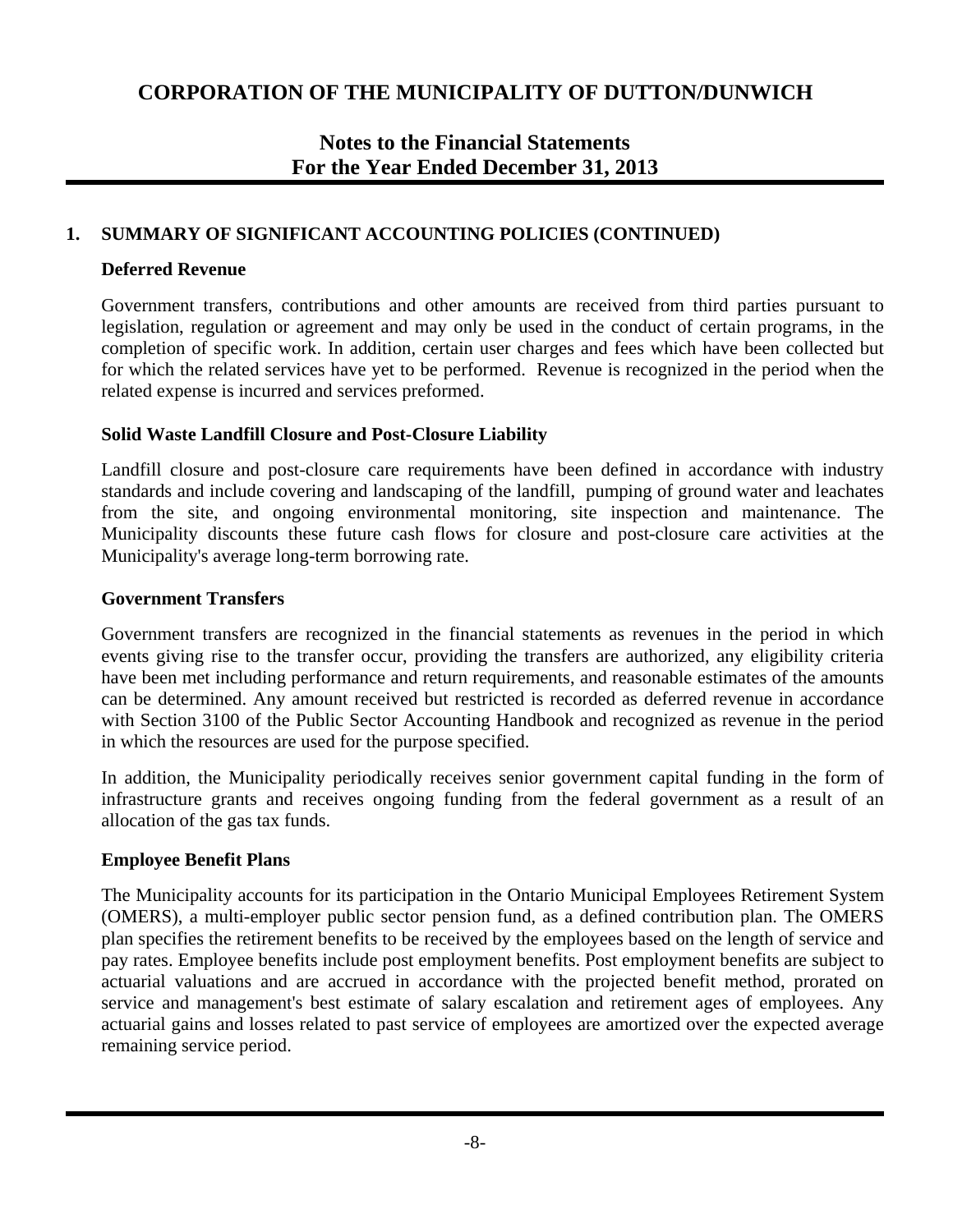### **Notes to the Financial Statements For the Year Ended December 31, 2013**

### **1. SUMMARY OF SIGNIFICANT ACCOUNTING POLICIES (CONTINUED)**

### **Tax Revenues**

In 2013 the Municipality received \$2,546,825 (2012 - \$2,439,041) in property tax revenues for municipal purposes. The authority to levy and collect property taxes is established under the Municipal Act 2001, the Assessment Act, the Education Act, and other legislation.

The property tax levy is determined each year through Council's approval of the annual budget. Municipal tax rates are set annually by Council for each class or type of property, in accordance with legislation and Council-approved policies, in order to raise the revenue required to meet operating budget requirements. Education tax rates are established by the Province each year in order to fund costs of education on a Province-wide basis.

Taxation revenues are recorded at the time billings are issued. Additional property tax revenue can be added throughout the year, related to new properties that become occupied, or that become subject to property tax, after the return of the annual assessment roll used for billing purposes. The Municipality may receive supplementary assessment rolls over the course of the year from MPAC that identify new or omitted assessments. Property taxes for these supplementary/omitted amounts are then billed according to the approved tax rate for the property class.

Taxation revenues in any year may also be reduced as a result of reductions in assessment value rising from assessment and/or tax appeals. Each year, an amount is identified to cover the estimated amount of revenue loss attributable to assessment appeals, tax appeals or other deficiencies in tax revenue (e.g. uncollectible amounts, write-offs, etc.).

### **Use of Estimates**

The preparation of financial statements in conformity with Canadian generally accepted accounting principles requires management to make estimates and assumptions that affect the reported amounts of assets and liabilities and disclosure of contingent assets and liabilities at the date of the financial statements, and the reported amounts of revenues and expenses during the period. Significant estimates include assumptions used in estimating provisions for accrued liabilities, allowances for vacancies, rebates and uncollectible property taxes and in performing actuarial valuations of employee future benefits.

In addition, the Municipality's implementation of the Public Sector Accounting Handbook PS3150 has required management to make estimates of historical costs and useful lives of tangible capital assets.

Actual results could differ from management's best estimates as additional information becomes available in the future.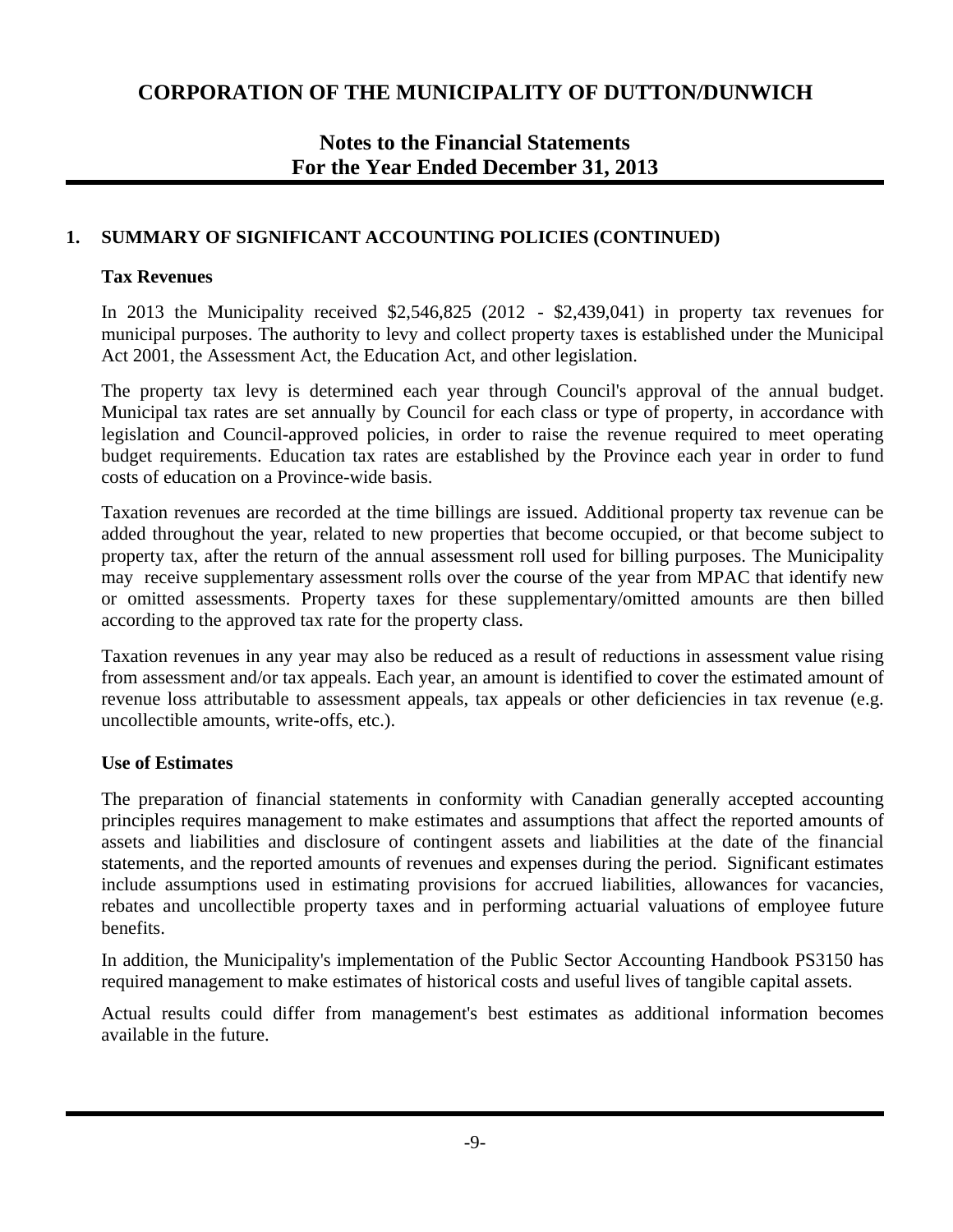### **Notes to the Financial Statements For the Year Ended December 31, 2013**

#### **1. SUMMARY OF SIGNIFICANT ACCOUNTING POLICIES (CONTINUED)**

#### **Financial Instruments**

The Municipality's financial instruments and consist of cash and cash equivalents, accounts receivable, taxes receivable, accounts payable and accrued liabilities and long-term liabilities. Unless otherwise noted, it is management's opinion that the Corporation is not exposed to significant interest, currency, or credit risk arising from these financial instruments.

#### **2. TANGIBLE CAPITAL ASSETS**

|                                         | <b>Net Book Value</b> |              |
|-----------------------------------------|-----------------------|--------------|
|                                         | 2013                  | 2012         |
|                                         | $\bullet$             | $\mathbb{S}$ |
| <b>General</b>                          |                       |              |
| Land                                    | 2,206,711             | 2,206,711    |
| <b>Buildings</b>                        | 5,309,444             | 5,412,294    |
| Machinery and equipment                 | 761,291               | 726,326      |
| Vehicles                                | 1,480,664             | 1,356,650    |
| <b>Infrastructure</b>                   |                       |              |
| <b>Bridges</b>                          | 1,942,367             | 1,944,931    |
| Roads and related transportation assets | 3,202,379             | 3,291,852    |
| Water system infrastructure             | 11,897,341            | 12,033,814   |
| Wastewater infrastructure               | 2,684,166             | 2,719,953    |
|                                         | 29,484,363            | 29,692,531   |
| Assets under construction               |                       |              |
|                                         | 29,484,363            | 29,692,531   |

For additional information, see the Consolidated Schedule of Tangible Capital Assets.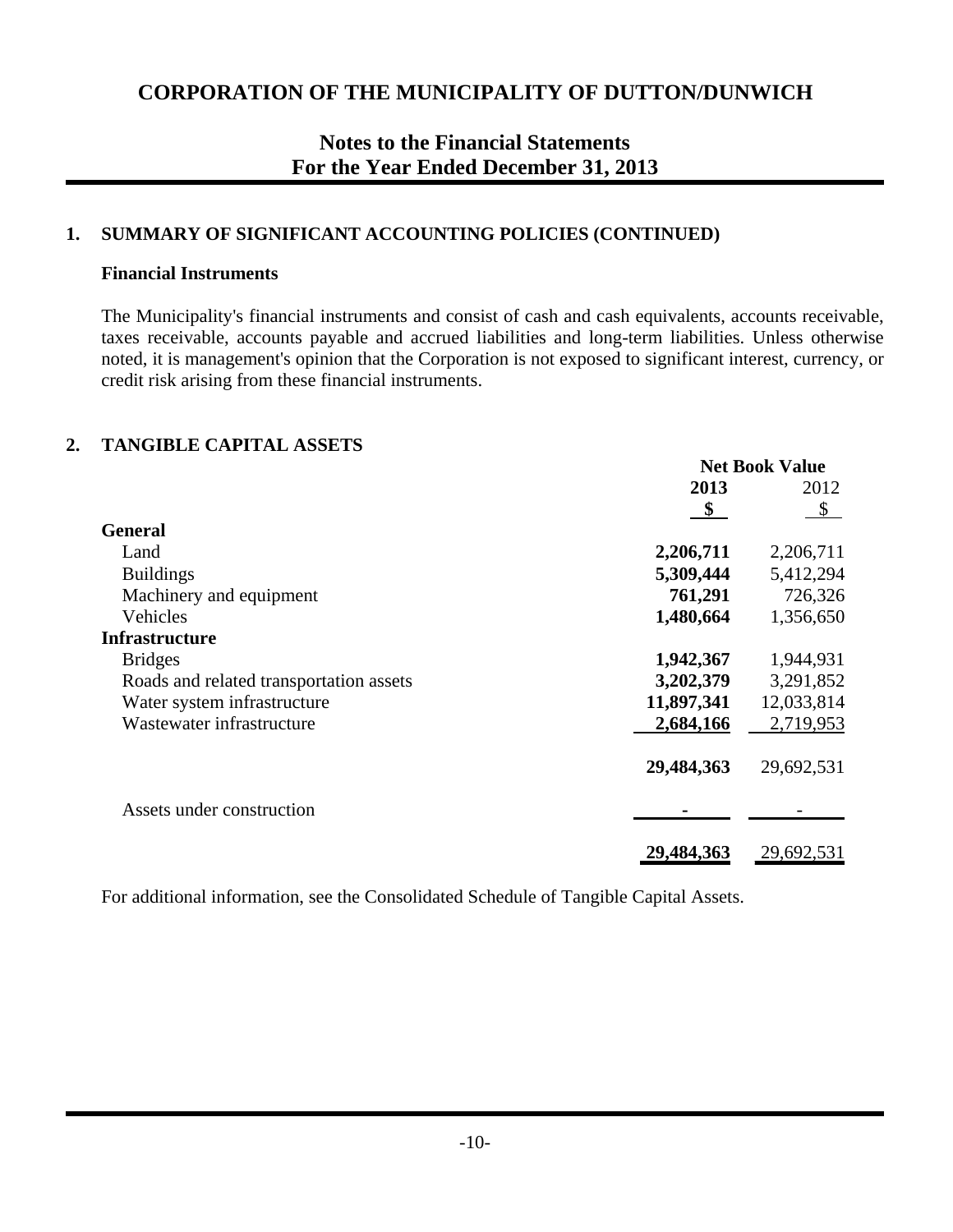### **Notes to the Financial Statements For the Year Ended December 31, 2013**

### **3. LANDFILL CLOSURE AND POST-CLOSURE LIABILITY**

The Ontario Environmental and Protection Act sets out regulatory requirements to properly close and maintain all active and inactive landfill sites. Under environmental law, there is a requirement for closure and post-closure care of solid waste landfill sites.

The total undiscounted closure and post-closure care costs at December 31, 2013 are estimated to be \$15 million.

The estimated liability of \$30,293 (2012 - \$29,264) represents the sum of the discounted future cash flows for closure and post-closure care activities discounted at the Municipality's current long term borrowing rate of 5.0%. The estimated remaining capacity of the Municipality site is approximately 241,000 cubic metres, which will be filled in 121 years. Post-closure care is estimated to continue for a period of 25 years.

The liability is expected to be funded through budget allocation to a landfill reserve over the remaining life of the landfill.

### **4. DEFERRED REVENUE - OBLIGATORY RESERVE FUNDS**

A requirement of the public sector accounting principles of the Canadian Institute of Chartered Accountants, is that obligatory reserve funds be reported as deferred revenue. This requirement is in place as provincial legislation restricts how these funds may be used and under certain circumstances these funds may possibly be refunded. The balances in the obligatory reserve funds of the Municipality are summarized below:

|                 | 2013    | 2012   |
|-----------------|---------|--------|
| Recreation land | 21,530  | 19,030 |
| Federal Gas Tax | 80,000  | 46,571 |
| Other           | 261,377 | 3,977  |
|                 | 362,907 | 69,578 |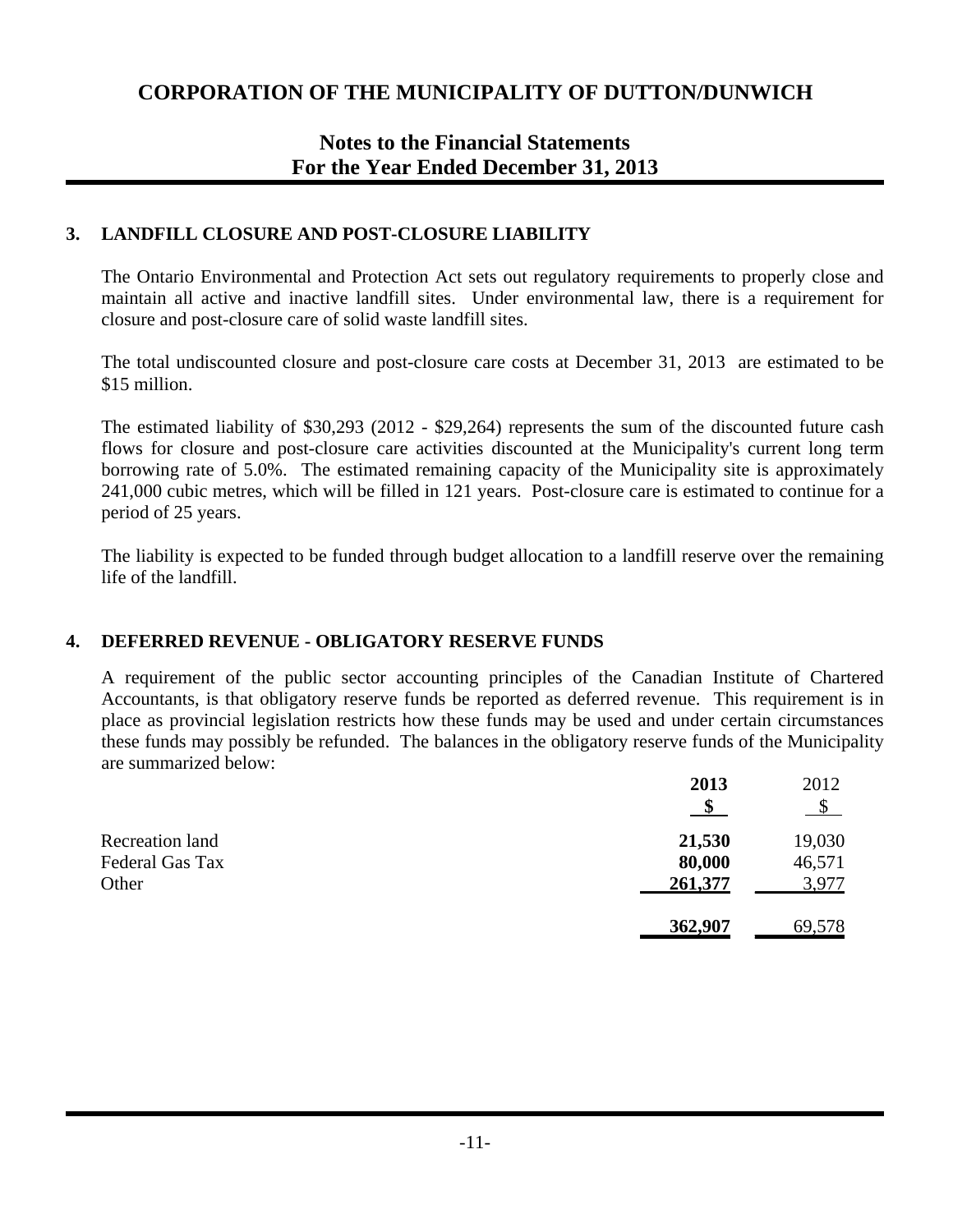### **Notes to the Financial Statements For the Year Ended December 31, 2013**

#### **5. NET LONG-TERM LIABILITIES**

a) The balance of net long-term liabilities reported on the Statement of Financial Position consists of the following:

|                                                                                                    |                           |                                            |                              |                    |                              | 2013<br>$\mathbf{\$}$   | 2012<br>$\mathcal{S}$  |
|----------------------------------------------------------------------------------------------------|---------------------------|--------------------------------------------|------------------------------|--------------------|------------------------------|-------------------------|------------------------|
| Total long-term liabilities incurred by the municipality<br>and outstanding at the end of the year |                           |                                            |                              |                    |                              | 3,509,104               | 2,635,305              |
| Tile drainage loans assumed by individuals                                                         |                           |                                            |                              |                    |                              | (199, 168)              | (268, 342)             |
| Total long-term liabilities at the end of the year                                                 |                           |                                            |                              |                    |                              | 3,309,936               | 2,366,963              |
| b) Principal repayments are summarized as follows:                                                 |                           |                                            |                              |                    |                              |                         |                        |
|                                                                                                    | 2014<br>$\sqrt{s}$        | 2015<br>$\mathbf{\underline{\mathcal{S}}}$ | 2016<br>$\sqrt{\frac{1}{2}}$ | 2017<br>$\sqrt{S}$ | 2018<br>$\sqrt{\frac{1}{2}}$ | Beyond<br>$\mathcal{S}$ | Total<br>$\mathcal{S}$ |
| Recoverable from:<br>General tax revenue<br>User charges                                           | 161,248<br><u>281,023</u> | 122,238<br>267,198                         | 105,720<br>277,341           | 109,480<br>365,703 | 398,329<br>937,541           | 1,773<br>282,342        | 898,788<br>2,411,148   |
|                                                                                                    | 442,271                   | 389,436                                    | 383,061                      | 475,183            | 1,335,870                    | 284,115                 | 3,309,936              |

- c) All long-term liabilities issued on or before December 31, 1992 have received approval of the Ontario Municipal Board. Long-term liabilities issued after January 31, 1993 have been approved by by-law. The annual principal and interest payments required to service these liabilities are within the annual debt repayment limit prescribed by the Ministry of Municipal Affairs and Housing
- d) Interest rates range from 2.11% to 8.85%. Interest expense on long-term liabilities in 2013 amounted to \$149,211 (2012 - \$135,372).
- e) The Municipality is contingently liable for municipality debt with respect to tile drainage loans. The total amount outstanding as at December 31, 2013 is \$199,168 (2012 - 268,342) and is not recorded on the Statement of Financial Position.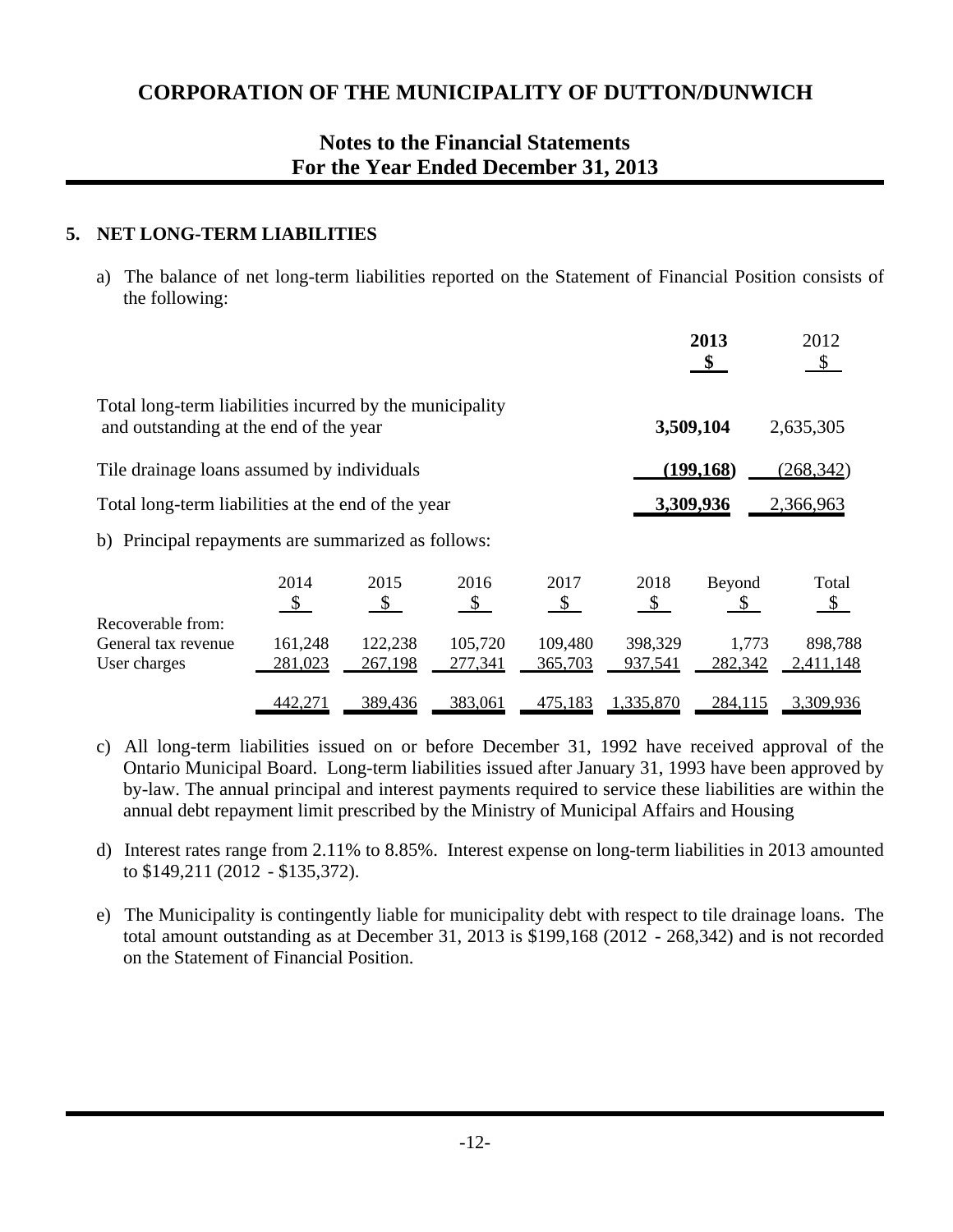# **Notes to the Financial Statements For the Year Ended December 31, 2013**

## **6. ACCUMULATED SURPLUS**

The accumulated surplus consists of individual fund surplus/(deficit) and reserves as follows:

|                                                      | 2013           | 2012          |
|------------------------------------------------------|----------------|---------------|
|                                                      | $\mathbf{s}$   | $\mathsf{\$}$ |
| <b>SURPLUS</b>                                       |                |               |
| General revenue fund                                 | (717, 815)     | (1,839,517)   |
| Benefitting land owners                              | (61, 674)      | (73, 346)     |
| Invested in tangible capital assets                  | 29,484,363     | 29,692,531    |
| Reserves                                             | <u>965,345</u> | 1,081,405     |
|                                                      | 29,670,219     | 28,861,073    |
| <b>AMOUNTS TO BE RECOVERED</b>                       |                |               |
| Net long-term debt                                   | (3,309,936)    | (2,366,963)   |
| <b>ACCUMULATED SURPLUS</b>                           | 26,360,283     | 26,494,110    |
| <b>RESERVES</b>                                      |                |               |
| Reserves set aside for specific purposes by council: |                |               |
| Working capital                                      | 264,231        | 264,231       |
| Utility truck replacement                            |                | 14,087        |
| Fire purposes                                        | 9,342          | 3,150         |
| Roadway purposes                                     | 24,175         | 236,369       |
| Sewage purposes                                      | 5,455          | 4,155         |
| Waterworks purposes                                  | 307,299        | 173,299       |
| Landfill purposes                                    | 10,000         | 10,000        |
| Recreation purposes                                  | 13,155         | 39,774        |
| Tri-county water system                              | 180,608        | 180,608       |
| Dutton Hydro Limited                                 | 141,815        | 141,815       |
| Other purposes                                       | 9,265          | 13,917        |
| Total reserves                                       | 965,345        | 1,081,405     |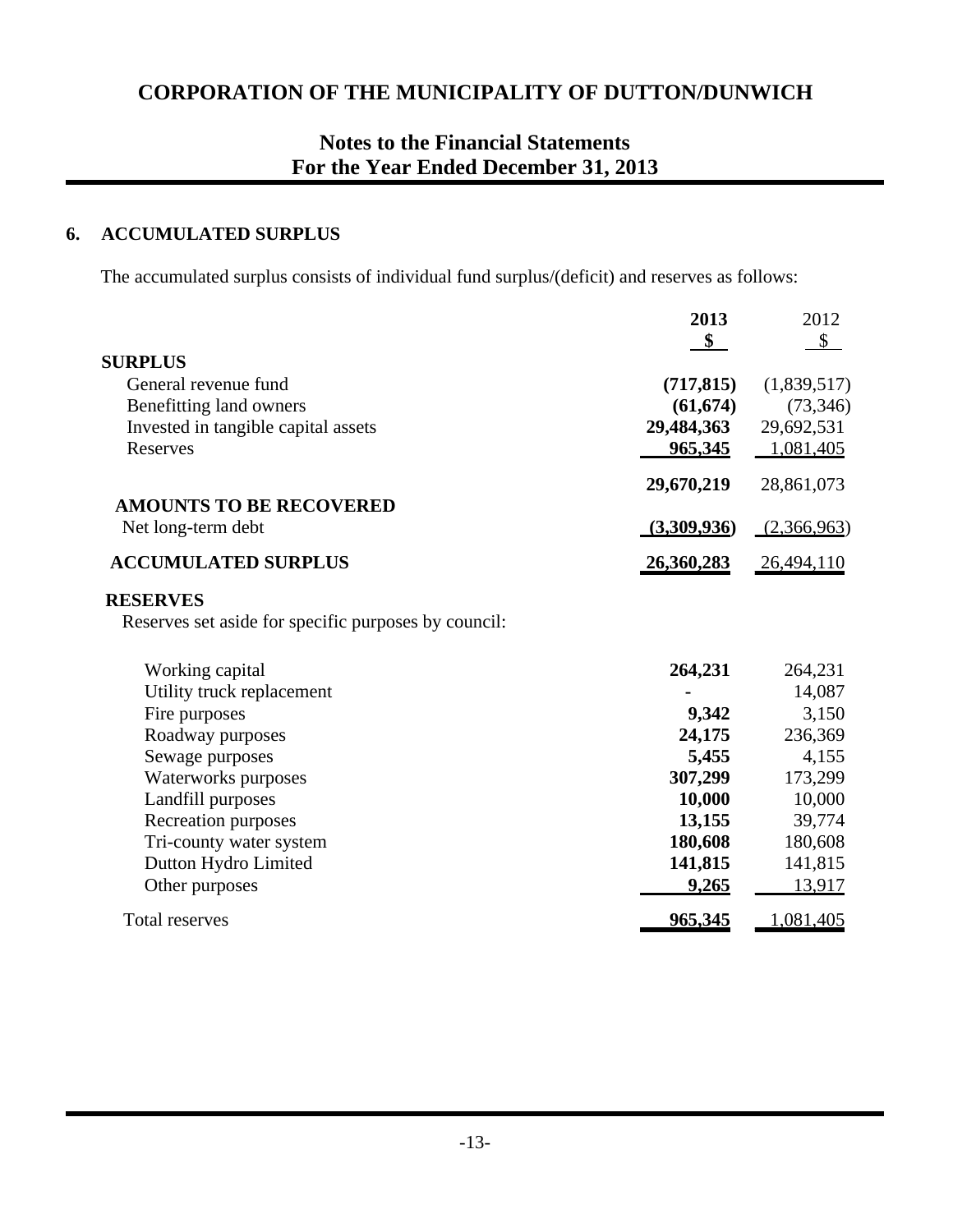### **Notes to the Financial Statements For the Year Ended December 31, 2013**

#### **7. PENSION AGREEMENTS**

The Municipality makes contributions to the Ontario Municipal Employees Retirement Fund (OMERS), which is a multi-employer plan, on behalf of members of its staff. The plan is a defined benefit plan which specifies the amount of the retirement benefit to be received by the employees based on the length of service and rates of pay.

The amount contributed to OMERS for 2013 was \$123,407 (2012 - \$109,526).

### **8. OPERATION OF THE COUNTY OF ELGIN AND SCHOOL BOARDS**

During 2013, requisitions were made by the County of Elgin and the school boards requiring the Municipality to collect property taxes and payments in lieu of property taxes on their behalf. The amounts collected and remitted are summarized below:

|                                                | School<br><b>Boards</b> | County              |
|------------------------------------------------|-------------------------|---------------------|
| Taxation<br>Share of payments in lieu of taxes | 802,108<br>87,264       | 1,942,780<br>80,360 |
| Amounts requisitioned                          | 889,372                 | 2,023,140           |

### **9. PUBLIC SECTOR SALARY DISCLOSURE**

In 2013 no employees were paid a salary, as defined in the Public Sector Salary Disclosure Act, 1996, of \$100,000 or more by Municipality.

#### **10. TRUST FUNDS**

Trust funds administered by the Municipality amounting to \$67,827 (2012 - \$64,172) have not been included in the Statement of Financial Position nor have their operations been included in the Statement of Operations.

### **11. CONTINGENT LIABILITIES**

From time to time, the Municipality is subject to claims and other lawsuits that arise in the ordinary course of business. These claims may be covered by the Municipality's insurance up to a maximum amount per occurrence. In the opinion of management, any litigation, if successful would not have a material impact on the financial position of the Municipality.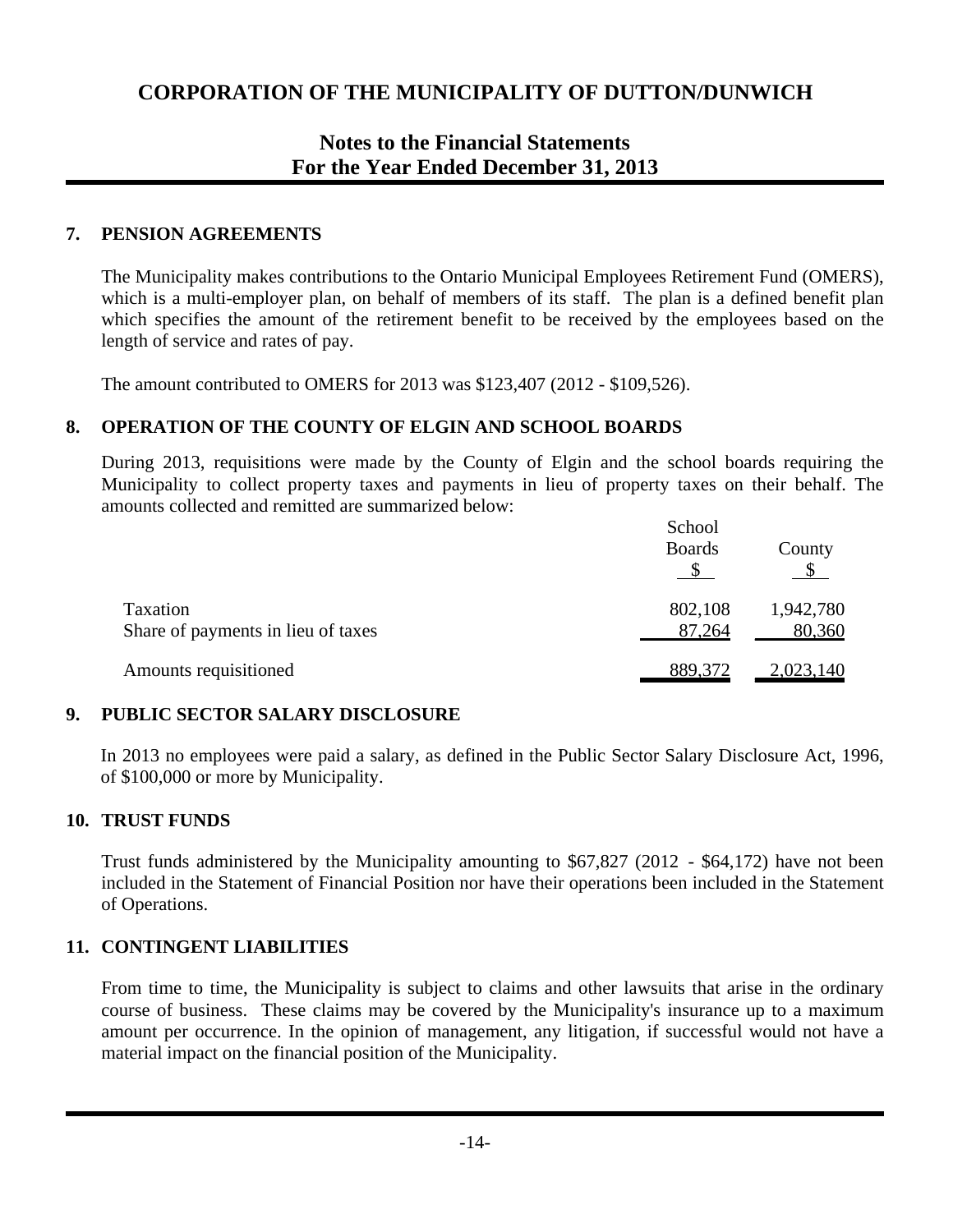### **Notes to the Financial Statements For the Year Ended December 31, 2013**

### **12. BUDGET FIGURES**

The operating budget approved by Council for 2013 is not prepared on a basis consistent with that used to report actual results (Public Sector Accounting Standards). The budget was prepared on a modified accrual basis while Public Sector Accounting Standards now require a full accrual basis to be used. As a result, the budget figures presented in the Statement of Operations and Accumulated Surplus represent the budget adopted by Council on June 14, 2012 with adjustments as follows: **2013**

|     |       |                                                                      |               | 201J<br>\$       |
|-----|-------|----------------------------------------------------------------------|---------------|------------------|
|     |       | Budget by-law surplus for the year                                   |               |                  |
|     | Add:  | Capital expenditures                                                 | 1,896,462     |                  |
|     |       | Budget transfers to accumulated surplus                              |               |                  |
|     |       | Principal payments on debt                                           |               | 492,788          |
|     | Less: | New debenture debt                                                   | 1,012,005     |                  |
|     |       | Budget transfers from accumulated surplus<br>Amortization            |               | 38,449           |
|     |       | Budget surplus per Statement of Operations and Accumulated Surplus   |               | <u>1,338,796</u> |
| 13. |       | SUPPLEMENTARY INFORMATION:                                           |               |                  |
|     |       |                                                                      | 2013          | 2012             |
|     |       |                                                                      | $\frac{1}{2}$ | $\underline{\$}$ |
|     |       | [a] Current fund expenditures by object:                             |               |                  |
|     |       | Salaries, wages and employee benefits                                | 2,347,196     | 2,163,768        |
|     |       | Long-term debt interest expense                                      | 149,211       | 135,372          |
|     |       | Materials and supplies                                               | 2,149,718     | 2,504,420        |
|     |       | <b>Contracted services</b>                                           | 1,176,896     | 981,895          |
|     |       | Rents and financial expenses                                         | 38,152        | 67,479           |
|     |       | Amortization                                                         | 834,140       | 791,359          |
|     |       | Transfer to others                                                   | 137,019       | 88,912           |
|     |       |                                                                      | 6,832,332     | 6,733,205        |
|     |       | [b] Change in non-cash assets and liabilities related to operations: |               |                  |
|     |       | (Increase) decrease in taxes receivable                              | (30, 469)     | 38,741           |
|     |       | (Increase) decrease in accounts receivable                           | 141,886       | 424,981          |
|     |       | (Increase) decrease in inventories and prepaid expenses              | (11, 406)     | (7,645)          |
|     |       | Increase (decrease) in accounts payable and accrued liabilities      | 227,754       | (97, 559)        |
|     |       | Increase (decrease) in deferred revenue - obligatory reserve funds   | 293,329       | (101,769)        |
|     |       |                                                                      | 621,094       | 256,749          |
|     |       |                                                                      |               |                  |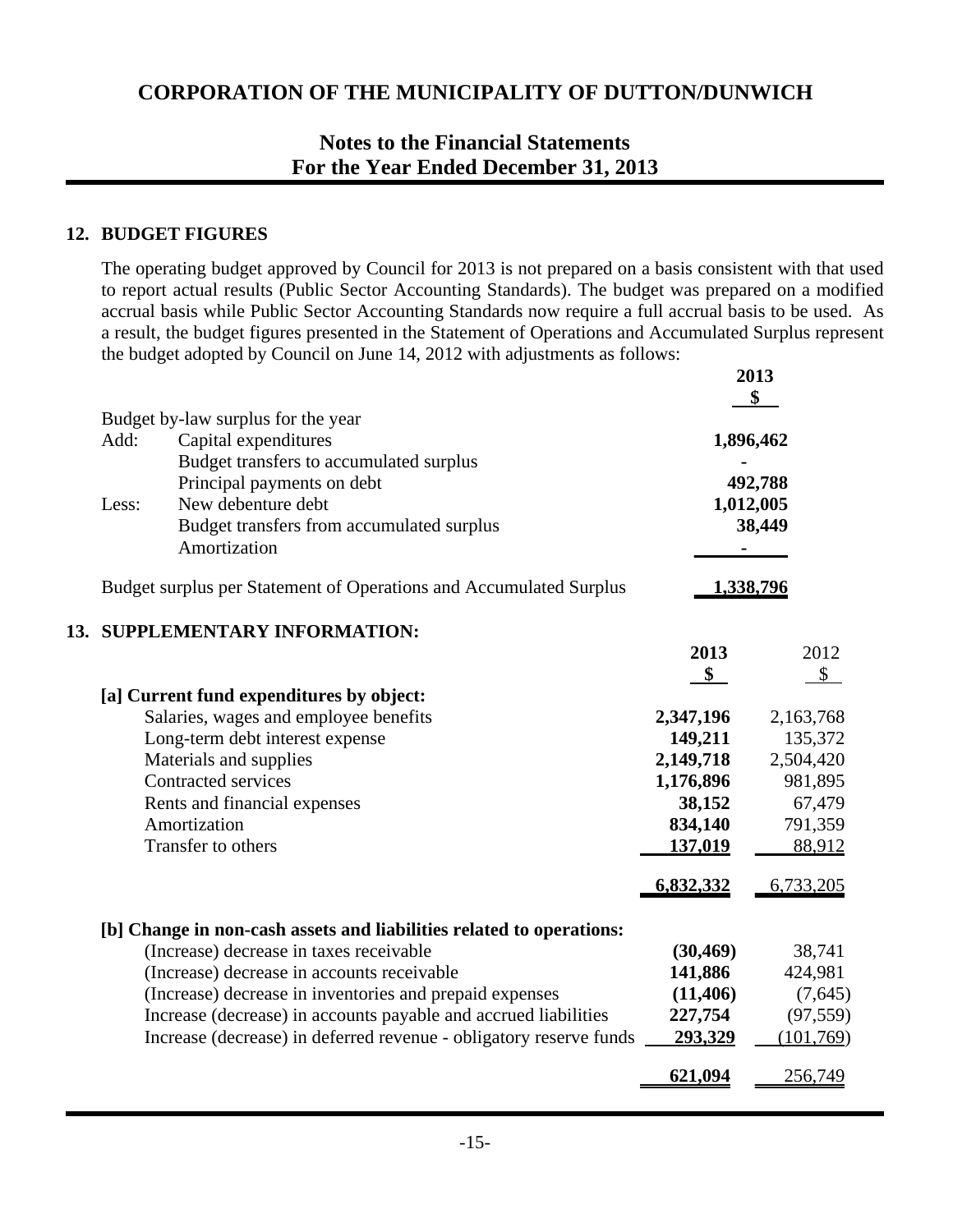### **Notes to the Financial Statements For the Year Ended December 31, 2013**

### **14. COMPARATIVE FIGURES**

Certain comparative figures have been reclassified to conform to the 2013 financial statement presentation.

#### **15. SEGMENTED INFORMATION**

The Municipality is a diversified municipal government institution that provides a wide range of services to its citizens, including police, fire, transportation, recreation and environmental. For management reporting purposes the Municipality's operations and activities are organized and reported by department. Funds were created for the purpose of recording specific activities to attain certain objectives in accordance with special regulations, restrictions or limitations.

Municipal services are provided by departments and their activities are reported in these funds. Certain departments that have been separately disclosed in the segmented information, along with the services they provided, are as follows:

#### **General government**

General government is comprised of municipal council, corporate management and program support.

#### **Protection services**

Protection services are comprised of fire protection, policing, conservation authority, building inspection and animal control, and emergency measures.

#### **Transportation services**

Transportation services are comprised of roads, bridges, winter control, parking and street lighting.

#### **Environmental services**

Environmental services are comprised of the provision of safe drinking water, the collection and treatment of waste water, and waste collection, disposal and recycling.

#### **Health services**

Health services include operation of the medical centre and maintenance of municipal cemeteries.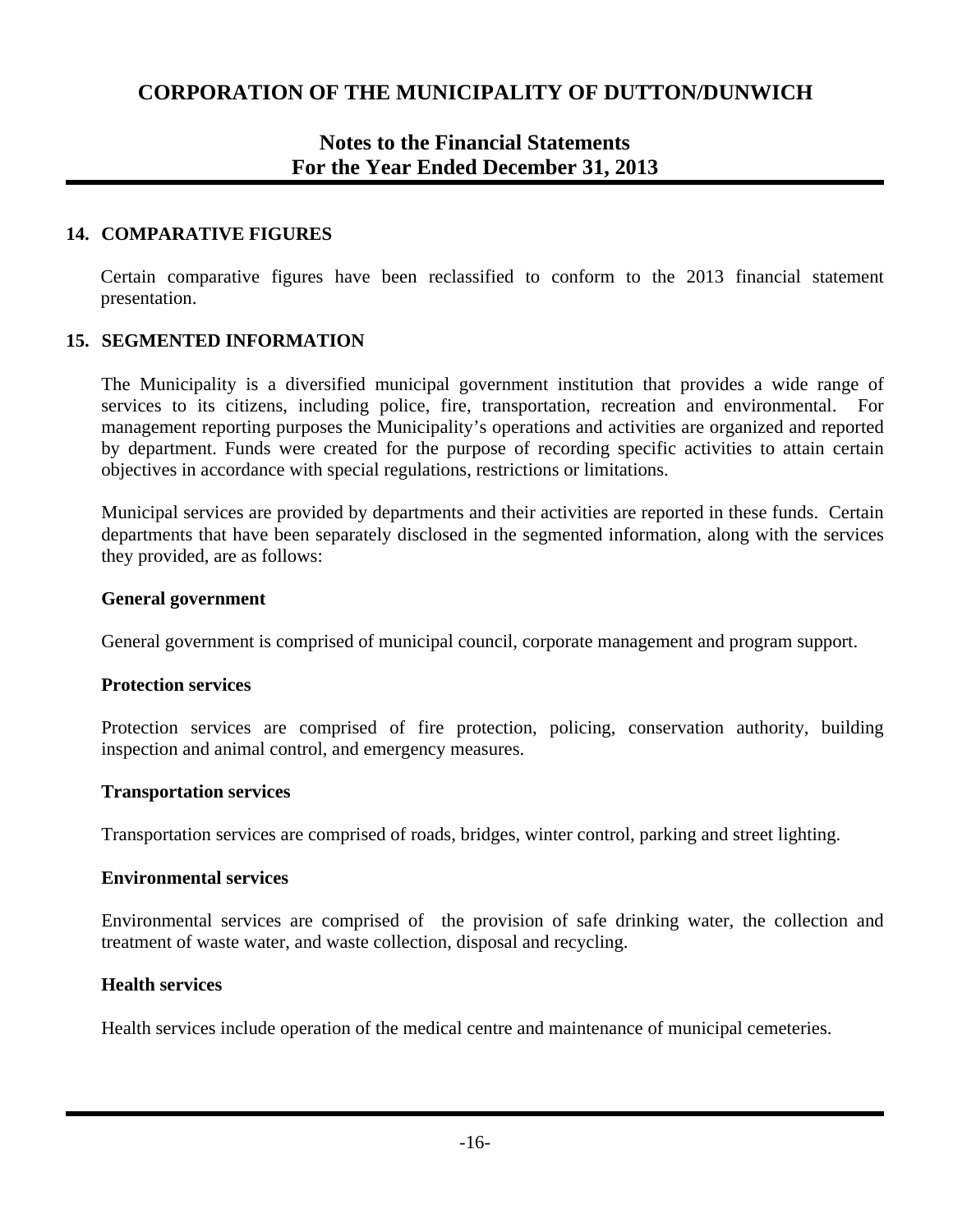### **Notes to the Financial Statements For the Year Ended December 31, 2013**

#### **15. SEGMENTED INFORMATION (CONTINUED)**

#### **Recreation and cultural services**

Recreation and cultural services are comprised of parks, recreation programs and facilities, and cultural services.

#### **Planning and development**

Planning and development is comprised of planning and zoning, commercial and industrial development, economic development and tourism, and agricultural and drainage services.

For each reported segment, revenues and expenses represent both amounts that are directly attributable to the segment and amounts that are allocated on a reasonable basis. Therefore, certain allocation methodologies are employed in the preparation of segmented financial information. Property taxation and taxation from other governments have been allocated to the general government segment.

The accounting policies used in these segments are consistent with those followed in the preparation of the consolidated financial statements as disclosed in Note 1. For additional information see the Schedule of Segment Disclosure.

### **16. CONTRACTUAL OBLIGATIONS - WEST ELGIN PRIMARY WATER SUPPLY SYSTEM**

Pursuant to by-laws 90-48 and 90-49, the former Village of Dutton, now the Municipality of Dutton/ Dunwich and the Village of West Lorne, now the Municipality of West Elgin, entered into a purchase capacity and management agreement for the expansion and operations of the West Lorne Primary Water Supply System.

Subsequently in 2002, a Tri-County Management Committee was established and a management agreement created between the participating municipalities of West Elgin, Dutton/Dunwich, Chatham Kent, Southwest Middlesex, and the Village of Newbury for the continued operation of the West Lorne Primary Water Supply System and the allocated capacity between the participating municipalities. The Municipality of West Elgin is the administrating municipality for the Committee.

Included in the Statement of Operations are the charges for the purchase of water of \$279,142 (2012 - \$287,696). The Statement of Financial Position does not reflect any assets or liabilities pertaining to the water system except to the extent of any charges due to the Municipality of West Elgin.

Information received from the West Elgin Primary Water Supply System as at December 31, 2013 indicates that amount owing to Dutton/Dunwich is \$nil (2012 - \$33,076).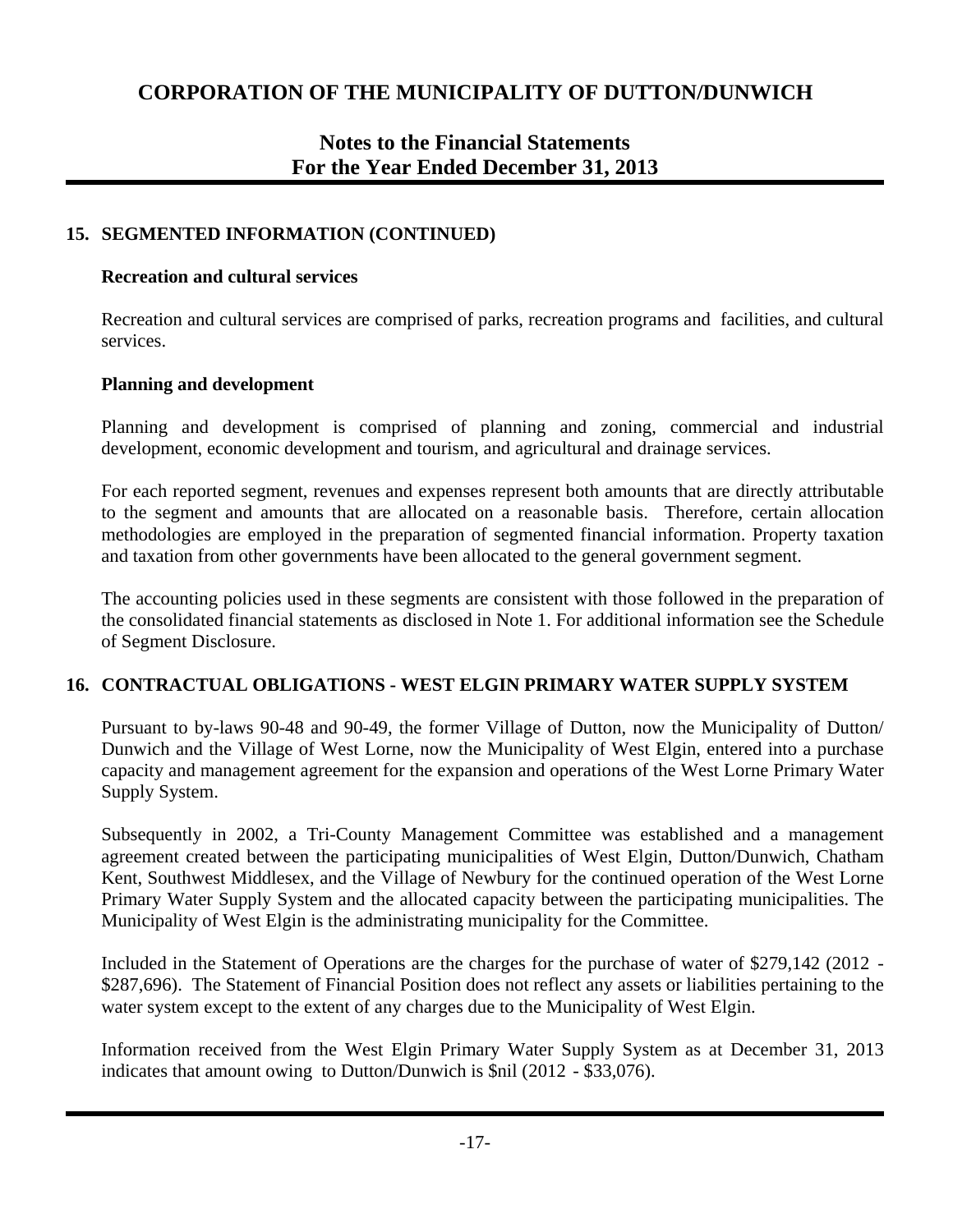# **Schedule of Segment Disclosure For the Year Ended December 31, 2013**

|                                          |               |               |                 |               |              |                 | Planning and             |                                   |
|------------------------------------------|---------------|---------------|-----------------|---------------|--------------|-----------------|--------------------------|-----------------------------------|
|                                          | General       | Protection    | Transportation  | Environmental | Health       | Recreation      | Development              |                                   |
|                                          | Government    | Services      | <b>Services</b> | Services      | Services     | <b>Services</b> | Services                 | Total                             |
|                                          | $\mathcal{S}$ | $\mathcal{S}$ | $\mathcal{S}$   | $\mathcal{S}$ | $\mathbb{S}$ | $\mathcal{S}$   | $\mathcal{S}$            | $\frac{\mathcal{S}}{\mathcal{S}}$ |
| <b>REVENUES</b>                          |               |               |                 |               |              |                 |                          |                                   |
| Taxation and local improvements          | 598,248       | 436,151       | 670,997         | 670,514       | 92,820       | 226,678         | 131,742                  | 2,827,150                         |
| Sales of services and regulatory fees    | 139,677       | 84,076        | 14,360          | 1,284,271     | 130,349      | 82,620          | 16,400                   | 1,751,753                         |
| Government transfers                     | 1,094,351     | 191,379       | 491,919         | 104,964       |              | 76,100          | 45,807                   | 2,004,520                         |
| Other                                    | 82,268        | 6,500         |                 |               | 100          | 18,214          | $\overline{\phantom{a}}$ | 107,082                           |
| Gain on disposal of capital assets       |               |               |                 | 8,000         |              |                 |                          | 8,000                             |
|                                          | 1,914,544     | 718,106       | 1,177,276       | 2,067,749     | 223,269      | 403,612         | 193,949                  | 6,698,505                         |
| <b>EXPENSES</b>                          |               |               |                 |               |              |                 |                          |                                   |
| Salaries, wages and employee benefits    | 638,632       | 283,877       | 668,234         | 369,145       | 158,929      | 188,860         | 39,519                   | 2,347,196                         |
| Interest on long-term debt               | 1,373         | 7,277         | 16,931          | 108,510       | 3,288        | 8,111           | 3,721                    | 149,211                           |
| Materials                                | 325,032       | 107,440       | 872,746         | 542,088       | 45,403       | 112,175         | 144,834                  | 2,149,718                         |
| Contracted services, rents and financial | 74,796        | 528,858       | 102,048         | 350,607       | 94,146       | 29,601          | 34,992                   | 1,215,048                         |
| External transfers                       | 20,700        | 25,608        |                 |               |              | 90,711          | $\overline{\phantom{a}}$ | 137,019                           |
| Amortization                             | 29,927        | 42,272        | 397,483         | 305,248       | 6,450        | 52,760          |                          | 834,140                           |
|                                          | 1,090,460     | 995,332       | 2,057,442       | 1,675,598     | 308,216      | 482,218         | 223,066                  | 6,832,332                         |
| <b>ANNUAL SURPLUS (DEFICIT)</b>          | 824,084       | (277, 226)    | (880, 166)      | 392,151       | (84, 947)    | (78,606)        | (29, 117)                | (133,827)                         |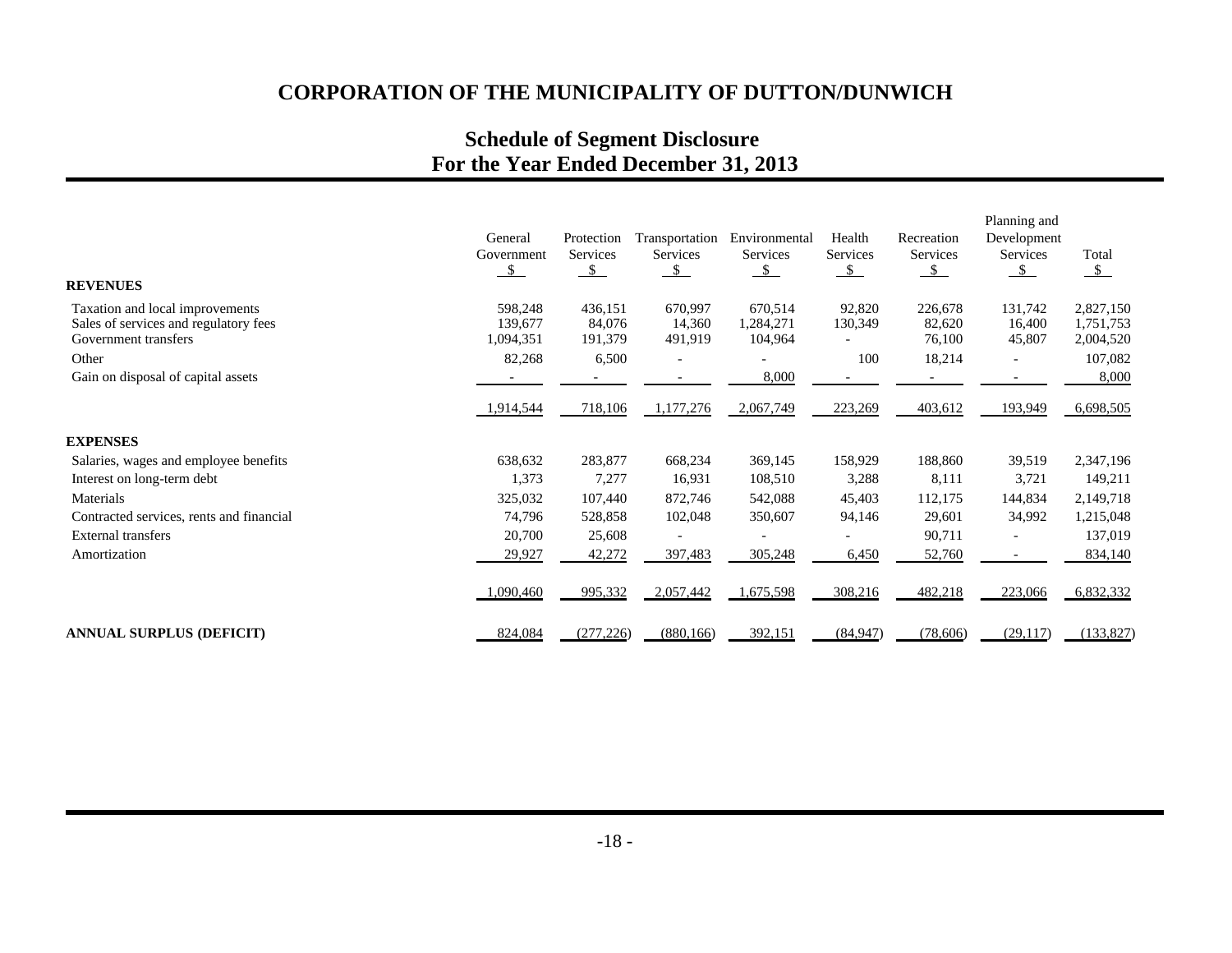# **Schedule of Segment Disclosure For the Year Ended December 31, 2012**

|                                          |                             |                             |                            |                           |                    |                          | Planning and             |               |
|------------------------------------------|-----------------------------|-----------------------------|----------------------------|---------------------------|--------------------|--------------------------|--------------------------|---------------|
|                                          | General<br>Government       | Protection<br>Services      | Transportation<br>Services | Environmental<br>Services | Health<br>Services | Recreation<br>Services   | Development<br>Services  | Total         |
|                                          | $\frac{\text{S}}{\text{S}}$ | $\frac{\text{S}}{\text{S}}$ | $\sqrt{s}$                 | $\sqrt{s}$                | $\sqrt{s}$         | $\sqrt{s}$               | $\sqrt{s}$               | $\frac{1}{2}$ |
| <b>REVENUES</b>                          |                             |                             |                            |                           |                    |                          |                          |               |
| Taxation and local improvements          | 525,269                     | 502,820                     | 990,006                    | 316,019                   | 82,502             | 195,420                  | 260,315                  | 2,872,351     |
| Sales of services and regulatory fees    | 101,763                     | 68,573                      | 21,715                     | 1,284,529                 | 140,340            | 89,317                   | 12,520                   | 1,718,757     |
| Government transfers                     | 1,137,543                   | 207,812                     | 624,910                    | 145,487                   |                    | $\overline{\phantom{a}}$ | 117,985                  | 2,233,737     |
| Other                                    | 79,893                      | 3,094                       | 901                        | 40,862                    | 5,432              | 32,754                   | 10,000                   | 172,936       |
| Gain on disposal of capital assets       |                             |                             | 603                        |                           |                    |                          |                          | 603           |
|                                          | 1,844,468                   | 782,299                     | 1,638,135                  | 1,786,897                 | 228,274            | 317,491                  | 400,820                  | 6,998,384     |
| <b>EXPENSES</b>                          |                             |                             |                            |                           |                    |                          |                          |               |
| Salaries, wages and employee benefits    | 596,714                     | 252,954                     | 601,560                    | 351,981                   | 165,444            | 159,578                  | 35,537                   | 2,163,768     |
| Interest on long-term debt               | 1,773                       | 3,510                       | 18,108                     | 100,941                   | 2,366              | 5,130                    | 3,544                    | 135,372       |
| Materials                                | 271,085                     | 134,315                     | 1,057,689                  | 600,244                   | 37,334             | 117,055                  | 286,698                  | 2,504,420     |
| Contracted services, rents and financial | 94,840                      | 520,263                     |                            | 343,929                   | 28,698             | 41,626                   | 20,018                   | 1,049,374     |
| <b>External transfers</b>                | 19,000                      | 22,835                      |                            | $\overline{\phantom{a}}$  |                    | 47,077                   | $\overline{\phantom{a}}$ | 88,912        |
| Amortization                             | 29,711                      | 34,901                      | 372,383                    | 299,029                   | 5,912              | 49,423                   |                          | 791,359       |
|                                          | 1,013,123                   | 968,778                     | 2,049,740                  | 1,696,124                 | 239,754            | 419,889                  | 345,797                  | 6,733,205     |
| <b>ANNUAL SURPLUS (DEFICIT)</b>          | 831,345                     | (186, 479)                  | (411,605)                  | 90,773                    | (11,480)           | (102, 398)               | 55,023                   | 265,179       |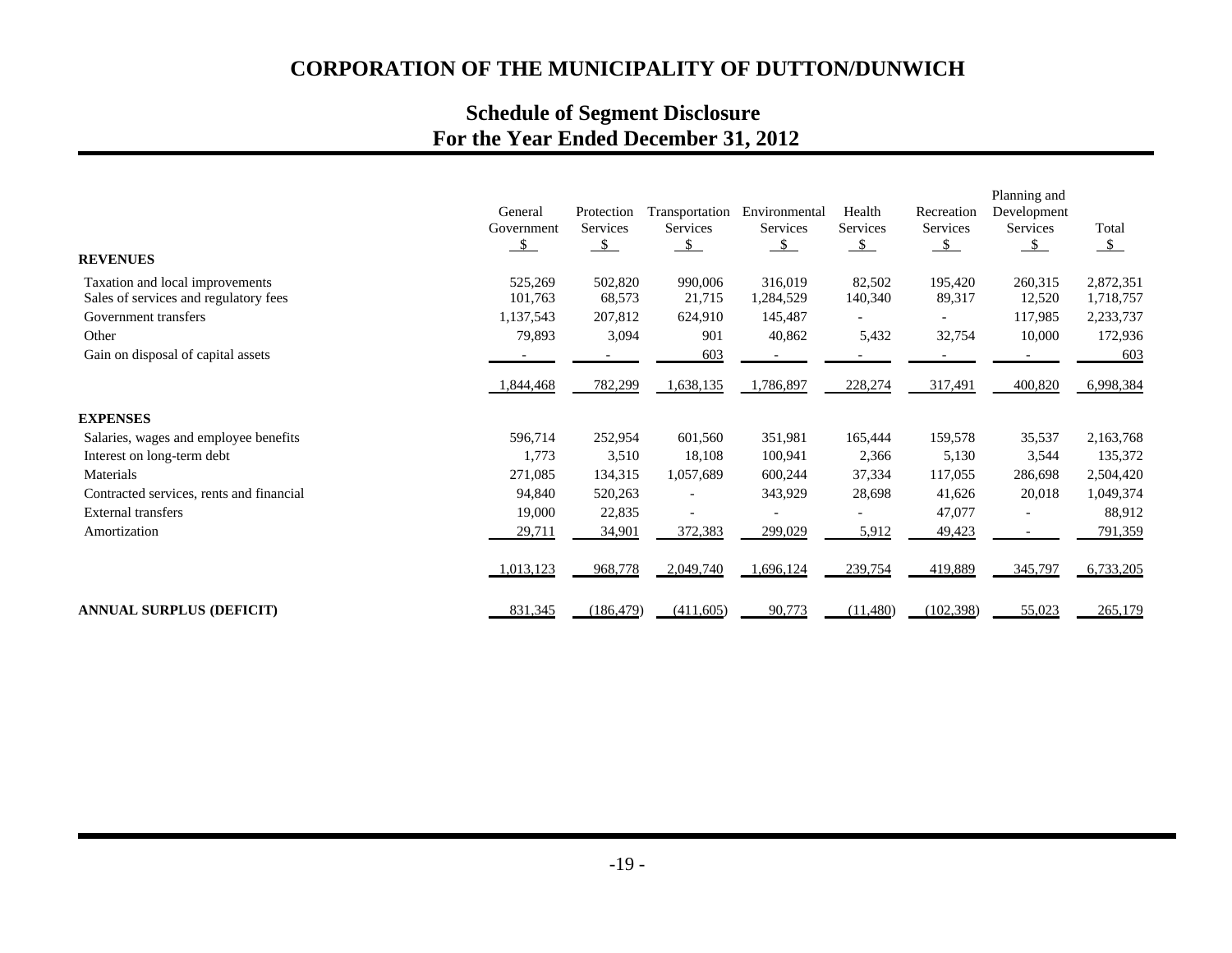# **Schedule of Tangible Capital Assets For the Year Ended December 31, 2013**

| <b>ASSET TYPE</b>                    | Opening<br>Historical<br>Cost<br>Balance<br>Jan 1/2012 | 2013<br>Acquisitions | 2013<br>Disposals | 2013<br>Write-Offs       | Ending<br>Historical<br>Cost<br><b>Balance</b><br>Dec 31/2012 | Opening<br>Accumulated<br>Amortization<br>Balance<br>Jan 1/2012 | 2013<br>Disposals | 2013<br>Amortization | 2013<br>Write-Offs       | Ending<br>Accumulated<br>Amortization<br>Balance<br>Dec 31/2012 | Ending<br>Net<br><b>Book</b><br>Value<br>Dec 31/2012 |
|--------------------------------------|--------------------------------------------------------|----------------------|-------------------|--------------------------|---------------------------------------------------------------|-----------------------------------------------------------------|-------------------|----------------------|--------------------------|-----------------------------------------------------------------|------------------------------------------------------|
| <b>Infrastructure Related</b>        |                                                        |                      |                   |                          |                                                               |                                                                 |                   |                      |                          |                                                                 |                                                      |
| Linear - Roadways                    | 5,765,099                                              | 126,959              |                   | $\overline{\phantom{a}}$ | 5,892,058                                                     | 2,473,247                                                       |                   | 216,432              | $\overline{\phantom{a}}$ | 2,689,679                                                       | 3,202,379                                            |
| Linear - Water Services              | 13,631,573                                             |                      |                   | $\overline{\phantom{a}}$ | 13,631,573                                                    | 1,597,759                                                       | $\sim$            | 136,473              | $\sim$                   | 1,734,232                                                       | 11,897,341                                           |
| Linear - Waste Water                 | 3,577,986                                              | 8,862                |                   | $\overline{\phantom{a}}$ | 3,586,848                                                     | 858,033                                                         | $\sim$            | 44,649               | ٠                        | 902,682                                                         | 2,684,166                                            |
| <b>Bridges</b>                       | 2,833,400                                              | 32,364               |                   |                          | 2,865,764                                                     | 888,469                                                         |                   | 34,928               |                          | 923,397                                                         | 1,942,367                                            |
| <b>Infrastructure Related Total</b>  | 25,808,058                                             | 168,185              |                   |                          | 25,976,243                                                    | 5,817,508                                                       |                   | 432,482              |                          | 6,249,990                                                       | 19,726,253                                           |
| General                              |                                                        |                      |                   |                          |                                                               |                                                                 |                   |                      |                          |                                                                 |                                                      |
| Land                                 | 2,206,711                                              |                      |                   |                          | 2,206,711                                                     |                                                                 |                   |                      |                          |                                                                 | 2,206,711                                            |
| <b>Buildings</b>                     | 9,122,034                                              | 84,627               |                   | $\overline{\phantom{a}}$ | 9,206,661                                                     | 3,709,740                                                       | $\sim$            | 187,477              | $\overline{\phantom{a}}$ | 3,897,217                                                       | 5,309,444                                            |
| Machinery and Equipment              | 955,141                                                | 74,407               |                   |                          | 1,029,548                                                     | 228,815                                                         |                   | 39,442               |                          | 268,257                                                         | 761,291                                              |
| Vehicle                              | 2,879,435                                              | 298,753              | 130,000           |                          | 3,048,188                                                     | 1,522,785                                                       | 130,000           | 174,739              |                          | 1,567,524                                                       | 1,480,664                                            |
| <b>General Total</b>                 | 15,163,321                                             | 457,787              | 130,000           |                          | 15,491,108                                                    | 5,461,340                                                       | 130,000           | 401,658              |                          | 5,732,998                                                       | 9,758,110                                            |
| <b>Total Tangible Capital Assets</b> | 40,971,379                                             | 625,972              | 130,000           |                          | 41,467,351                                                    | 11,278,848                                                      | 130,000           | 834,140              |                          | 11,982,988                                                      | 29,484,363                                           |